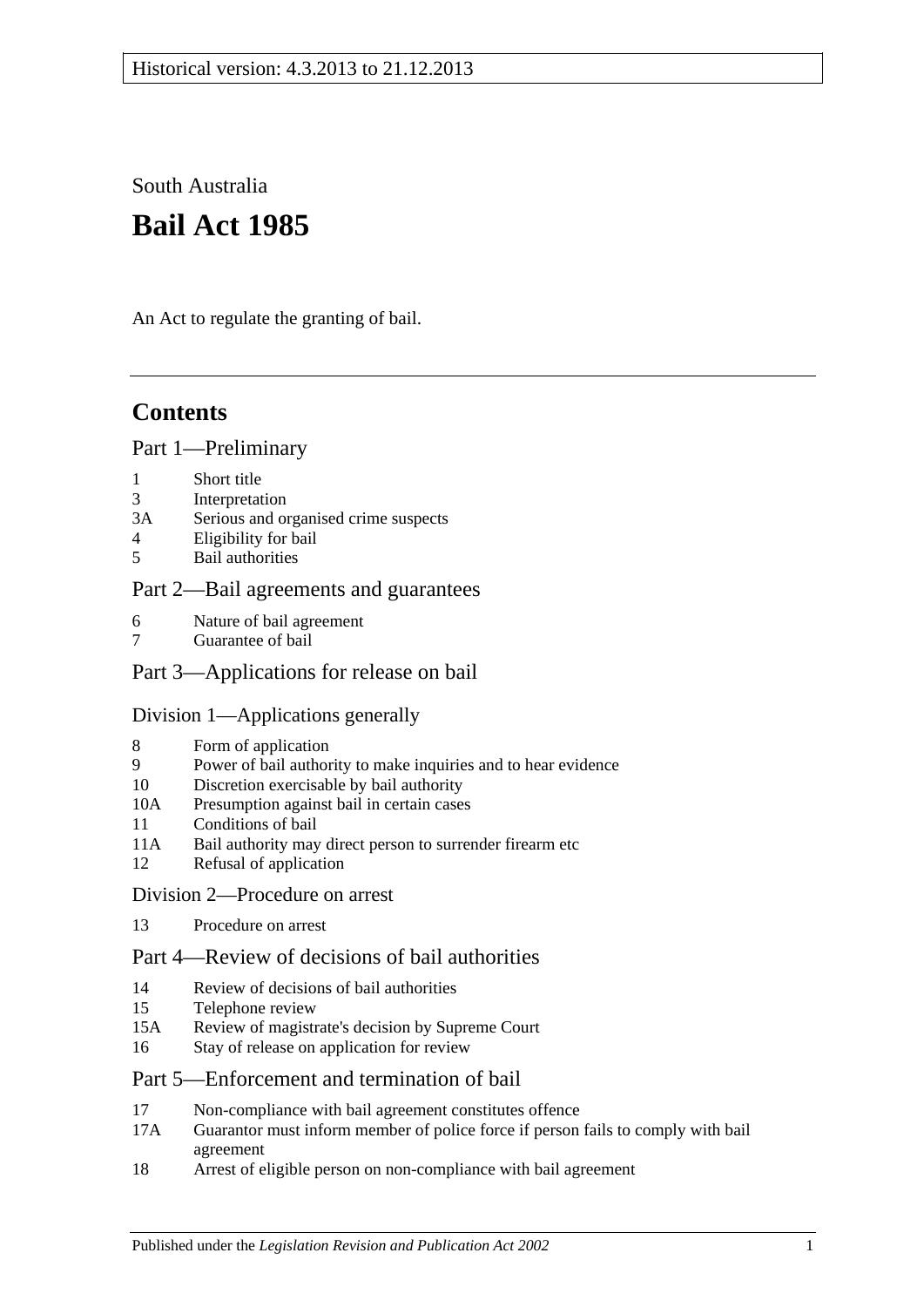| 19 | Estreatment |
|----|-------------|
|    |             |

- 19A [Arrest of person who is serious and organised crime suspect](#page-18-0)
- 20 [Termination of bail agreement](#page-18-1)

#### [Part 6—Miscellaneous](#page-18-2)

- 21 [Evidence](#page-18-3)
- 21A [Applications on behalf of the Crown](#page-18-4)
- 21B [Intervention programs](#page-19-0)
- 21C [Power of delegation—intervention program manager](#page-20-0)
- 22 [False information on bail applications](#page-20-1)
- 23 [Period of release on bail not to count as part of sentence](#page-20-2)
- 23A [Bail authority to consider intervention orders](#page-20-3)
- 24 [Act not to affect provisions relating to intervention and restraining orders](#page-21-0)
- 25 [Non-application of 48 Geo. III c. 58 in this State](#page-21-1)
- 26 [Regulations](#page-21-2)

[Legislative history](#page-22-0)

## <span id="page-1-0"></span>**The Parliament of South Australia enacts as follows:**

## **Part 1—Preliminary**

#### <span id="page-1-1"></span>**1—Short title**

This Act may be cited as the *Bail Act 1985*.

### <span id="page-1-2"></span>**3—Interpretation**

(1) In this Act, unless the contrary intention appears—

*ammunition* has the same meaning as in the *[Firearms Act](http://www.legislation.sa.gov.au/index.aspx?action=legref&type=act&legtitle=Firearms%20Act%201977) 1977*;

*bail authority* means a court or person constituted as a bail authority by or under [section](#page-4-0) 5;

*case manager* means a person responsible for supervision of a person's participation in an intervention program;

*Chief Executive Officer* has the same meaning as in the *[Correctional Services](http://www.legislation.sa.gov.au/index.aspx?action=legref&type=act&legtitle=Correctional%20Services%20Act%201982)  Act [1982](http://www.legislation.sa.gov.au/index.aspx?action=legref&type=act&legtitle=Correctional%20Services%20Act%201982)*;

*child* means a person who was, on the day on which an offence was allegedly committed by that person, under the age of 18 years;

*community corrections officer* means—

- (a) in relation to a child—an officer or employee of an administrative unit of the Public Service whose duties include the supervision of young offenders in the community;
- (b) in any other case—an officer or employee of an administrative unit of the Public Service whose duties include the supervision of adult offenders in the community;

*eligible person* means a person who is eligible to apply for release on bail under [section](#page-3-0) 4;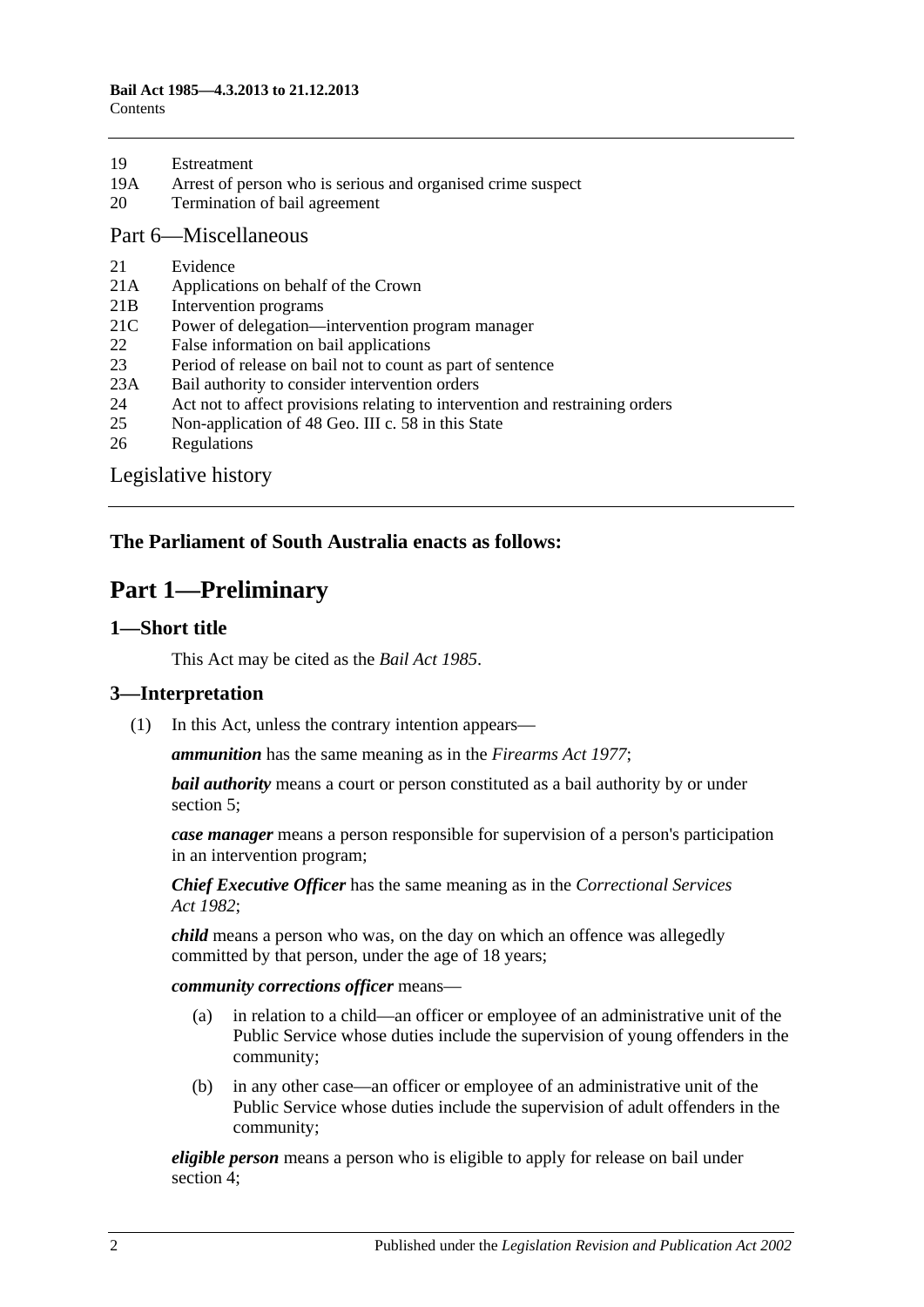*financial condition*, in relation to bail, means a condition requiring an applicant for bail to provide security or obtain guarantees, or requiring a guarantor to provide security; and *non-financial condition* has a correlative meaning;

*firearm* has the same meaning as in the *[Firearms Act](http://www.legislation.sa.gov.au/index.aspx?action=legref&type=act&legtitle=Firearms%20Act%201977) 1977*;

*guarantee* means an agreement under [section](#page-6-0) 7;

*guarantor* means a person who enters into a guarantee;

*guardian*, in relation to a child, means a parent of the child and any person who is the legal guardian of the child or who has the immediate custody and control of the child;

*intervention program* means a program that provides—

- (a) supervised treatment; or
- (b) supervised rehabilitation; or
- (c) supervised behaviour management; or
- (d) supervised access to support services; or
- (e) a combination of any one or more of the above,

designed to address behavioural problems (including problem gambling), substance abuse or mental impairment;

*intervention program manager* means a person employed by the South Australian Courts Administration Authority to have general oversight of intervention programs and coordinate the implementation of relevant court orders (and includes a delegate of such a person);

*serious and organised crime offence* has the same meaning as in the *[Criminal Law](http://www.legislation.sa.gov.au/index.aspx?action=legref&type=act&legtitle=Criminal%20Law%20Consolidation%20Act%201935)  [Consolidation Act](http://www.legislation.sa.gov.au/index.aspx?action=legref&type=act&legtitle=Criminal%20Law%20Consolidation%20Act%201935) 1935*;

*serious and organised crime suspect*—see [section](#page-2-0) 3A;

*telephone* includes any telecommunication device for the transmission of speech;

*victim*, in relation to an offence, means a person who allegedly suffers injury in consequence of the commission of the offence;

*working day* means any day except a Sunday or other public holiday.

(2) For the purposes of this Act, a person will be taken to have been convicted of an offence if a formal finding of guilt has been made against that person by a court whether or not the court proceeds to record a conviction.

#### <span id="page-2-0"></span>**3A—Serious and organised crime suspects**

- <span id="page-2-3"></span><span id="page-2-2"></span><span id="page-2-1"></span>(1) A bail authority may determine that a person is a *serious and organised crime suspect* for the purposes of this Act if the bail authority is satisfied, on application by the Crown, that—
	- (a) the person has been charged with a serious and organised crime offence; and
	- (b) the person was not, at the time of the alleged offence, a child; and
	- (c) the grant of bail to the person is likely to cause a potential witness, or other person connected with proceedings for the alleged offence, to reasonably fear for his or her safety.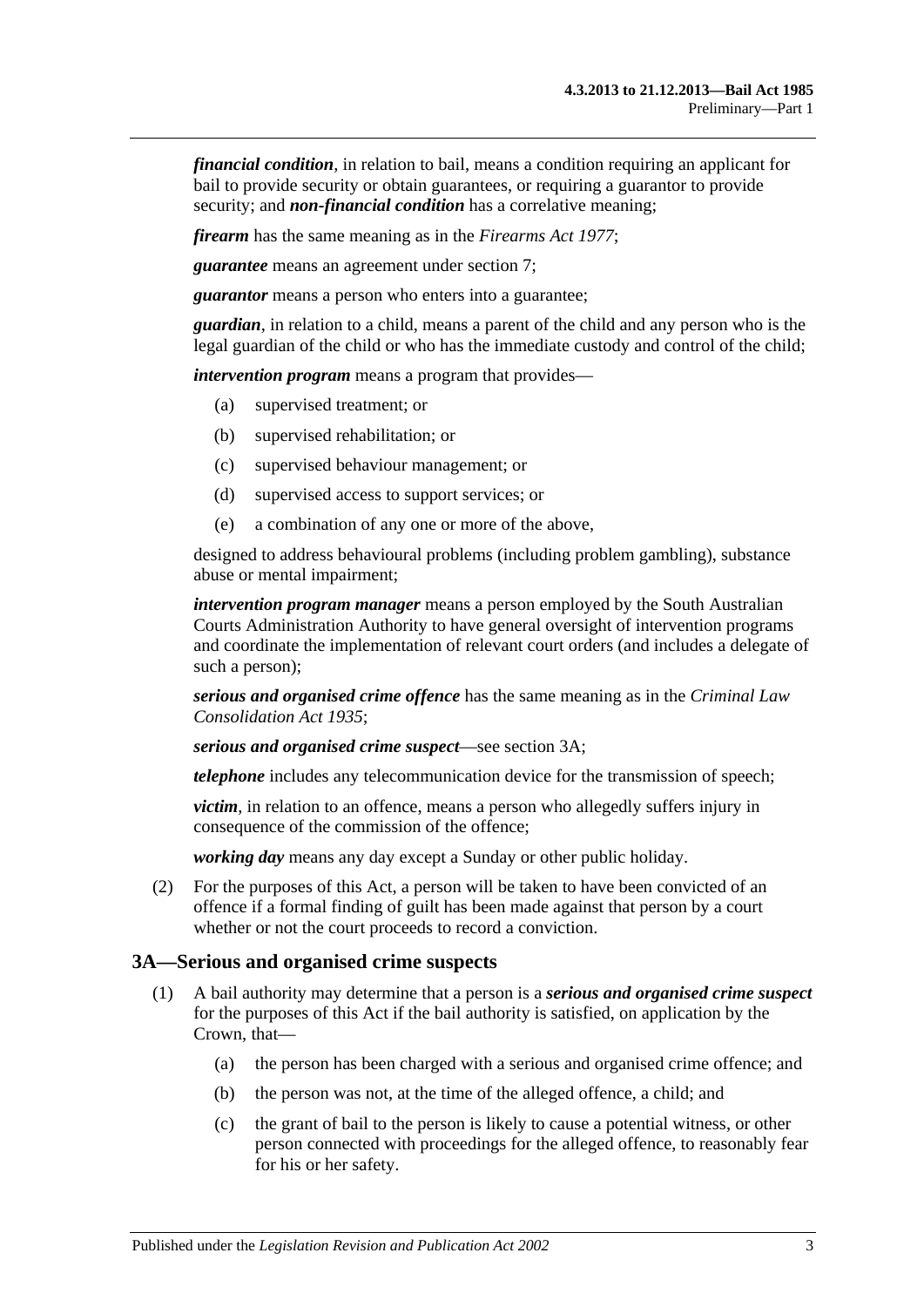- <span id="page-3-1"></span>(2) A determination by a bail authority that a person taken into custody on a charge of an offence is a serious and organised crime suspect ceases to apply after 6 months if, at that time—
	- (a) the person has not been tried, or is not on trial, for the offence; and
	- (b) the trial of the offence is not subject to a determination of the Supreme Court or the District Court under section 275(3) of the *[Criminal Law Consolidation](http://www.legislation.sa.gov.au/index.aspx?action=legref&type=act&legtitle=Criminal%20Law%20Consolidation%20Act%201935)  Act [1935](http://www.legislation.sa.gov.au/index.aspx?action=legref&type=act&legtitle=Criminal%20Law%20Consolidation%20Act%201935)*.
- (3) [Subsection](#page-3-1) (2) does not affect the operation of a bail agreement to which the person is subject at the time at which the determination ceases to apply.

**Note—**

The person is, however, eligible to reapply for bail—see section [4\(1\)\(h\).](#page-3-2)

### <span id="page-3-0"></span>**4—Eligibility for bail**

- (1) The following persons are eligible for release on bail under this Act:
	- (a) a person who has been taken into custody—
		- (i) on a charge of an offence; or
		- (ii) in the case of a child—on suspicion of having committed an offence;
	- (b) a person who has been convicted of an offence but has not been sentenced for that offence;
	- (c) a person who has been convicted of, and sentenced for, an offence but has not exhausted all rights of appeal against the conviction or sentence, or to have it reviewed;
	- (d) a person who is appearing before a court for allegedly failing to observe a condition of a recognizance;
	- (e) a person who appears before a court in answer to a summons (including a person who so appears as a witness);
	- (f) a person who has been arrested on a warrant and is appearing or is to appear before a court as a witness;
	- (g) a person arrested on a warrant issued under [section](#page-18-0) 19A;
	- (h) a person who is no longer a serious and organised crime suspect because of the operation of [section](#page-3-1) 3A(2).
- <span id="page-3-2"></span>(1a) A person who is eligible to apply for bail in accordance with [subsection](#page-3-2)  $(1)(h)$  may so apply despite the fact that he or she is already subject to a bail agreement (the *previous bail agreement*) if, at the time of the previous bail agreement, the person was a serious and organised crime suspect (and if a new bail agreement is entered into following such an application, the previous bail agreement ceases to be in force).
- (2) Where a person who has been arrested is being detained pursuant to the *[Summary](http://www.legislation.sa.gov.au/index.aspx?action=legref&type=act&legtitle=Summary%20Offences%20Act%201953)  [Offences Act](http://www.legislation.sa.gov.au/index.aspx?action=legref&type=act&legtitle=Summary%20Offences%20Act%201953) 1953* for a purpose related to the investigation of an offence, the person is not eligible for release on bail until the end of that detention.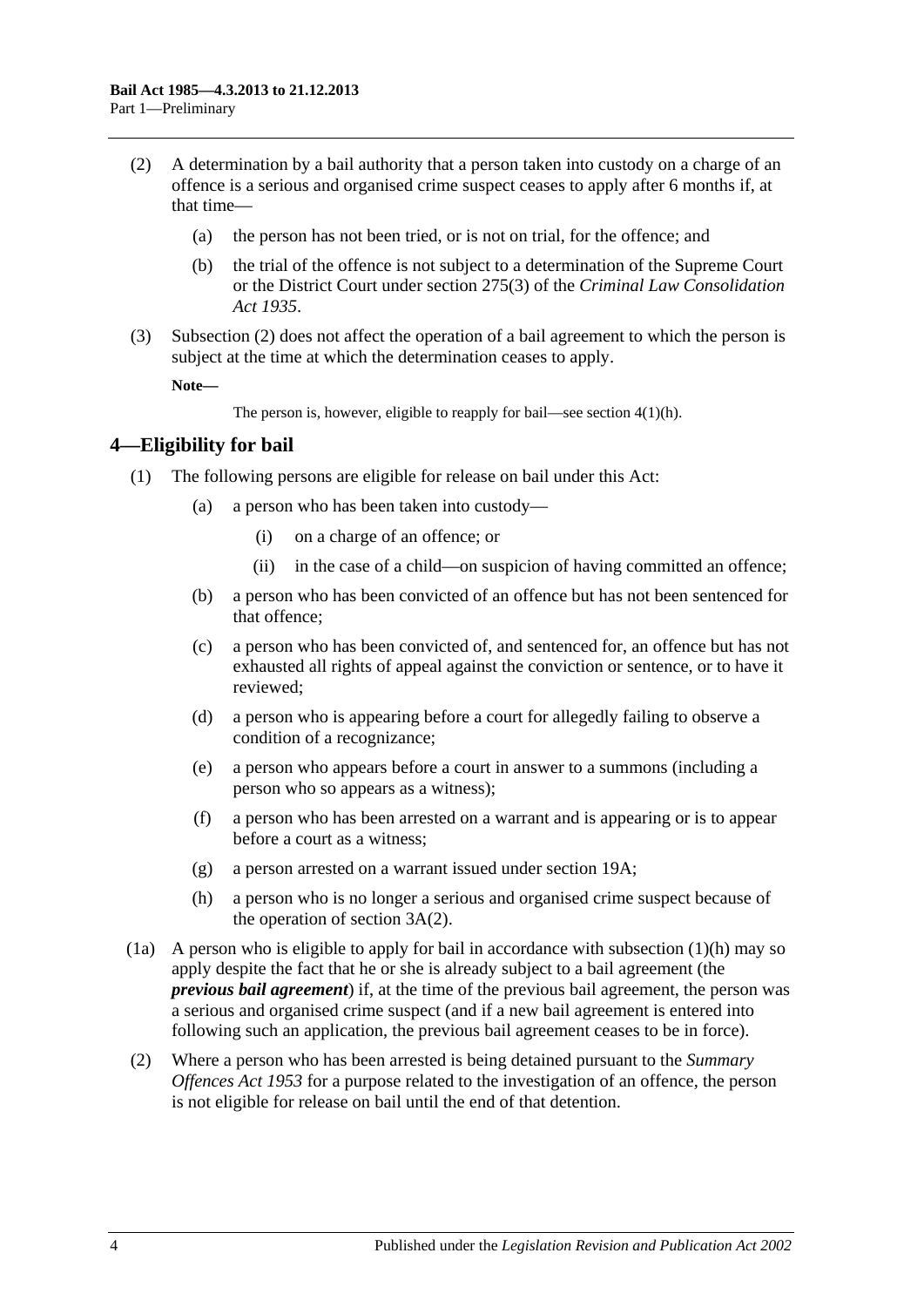### <span id="page-4-0"></span>**5—Bail authorities**

- (1) The following are constituted as bail authorities for the purposes of this Act:
	- (a) the Supreme Court;
	- (b) a court before which the eligible person has been charged with the offence in respect of which the eligible person has been taken into custody;
	- (c) a court before which the eligible person has appeared for trial or sentencing;
	- (d) where the eligible person—
		- (i) is charged with a summary offence only; or
		- (ii) is charged with an indictable offence but has not appeared before a court for trial or sentencing,

the Magistrates Court;

- (e) where the eligible person—
	- (i) has been arrested on a warrant (other than a warrant endorsed by the court or justice issuing the warrant with a statement excluding the granting of bail by a member of the police force); or
	- (ii) has not appeared before a court charged with the offence in respect of which he or she has been taken into custody,

a member of the police force who is of or above the rank of sergeant or who is in charge of a police station;

- (ea) where the eligible person is appearing before a court in answer to a summons or for allegedly failing to observe a condition of a recognizance—that court;
- (eb) where the eligible person is appearing, or is to appear, as a witness before a court—that court;
- (f) a person authorised or required to release the eligible person on bail under [subsection](#page-4-3) (2).
- <span id="page-4-3"></span>(2) If a warrant for the arrest of a person is issued, the court or justice issuing the warrant may, by endorsement on the warrant—
	- (a) authorise or require a specified person, or a person of a specified class, to release the arrested person on bail; or
	- (b) exclude the granting of bail to the arrested person by a member of the police force.

## <span id="page-4-1"></span>**Part 2—Bail agreements and guarantees**

### <span id="page-4-4"></span><span id="page-4-2"></span>**6—Nature of bail agreement**

- (1) A bail agreement with a person who has been charged with, or convicted of, an offence is an agreement under which that person makes an undertaking to the Crown—
	- (a) subject to any directions in the agreement to the contrary, to be present throughout all proceedings—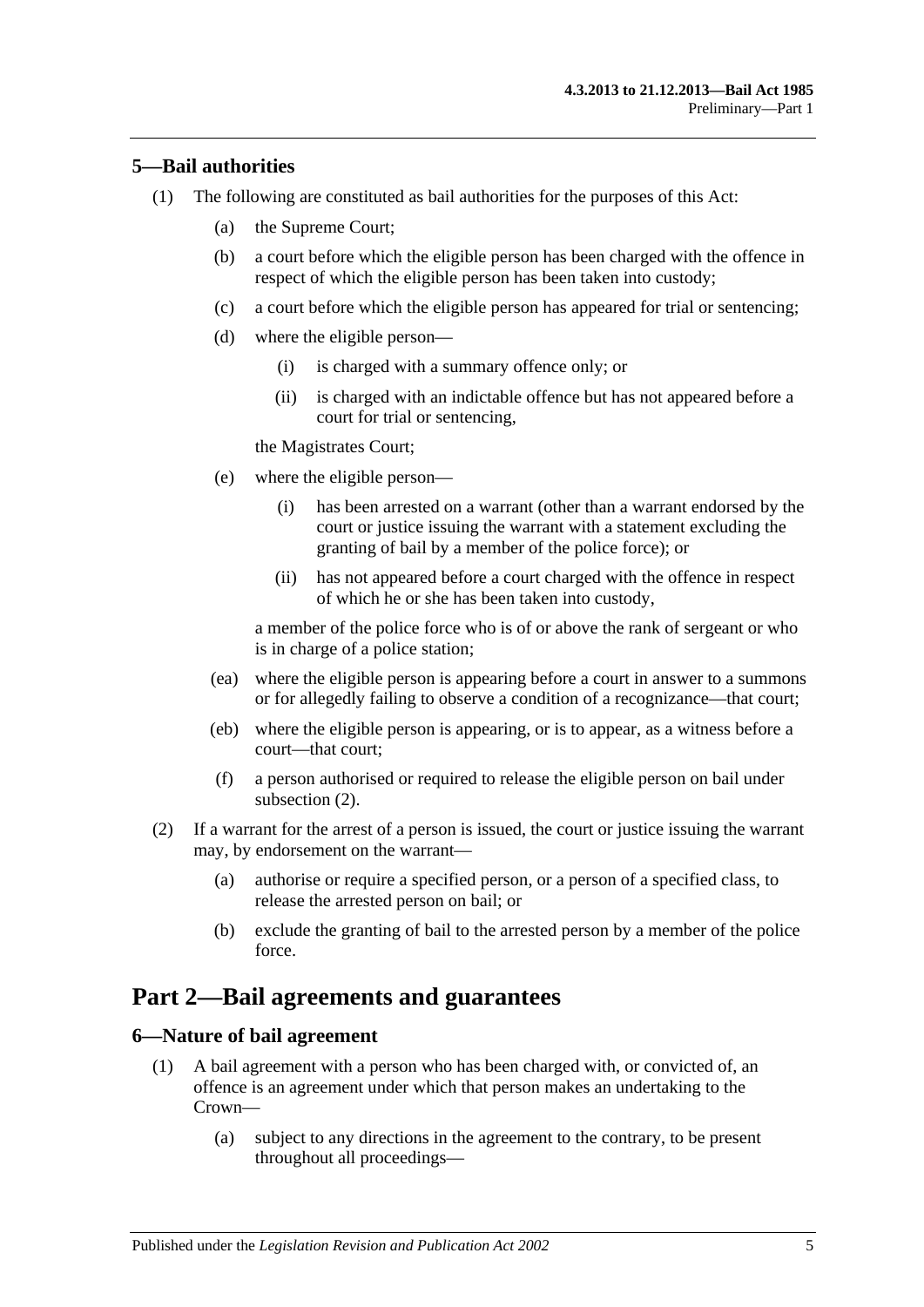- (i) where the person has not been convicted of the offence—relating to any preliminary examination of the charge and to the hearing and determination of the charge;
- (ii) where the person is convicted of the offence—relating to sentencing and to any appeal from, or review of, the conviction or any sentence; and
- (b) to comply with any conditions as to the person's conduct while on bail stipulated in the agreement; and
- (c) if the agreement so provides—to forfeit to the Crown a sum stipulated in the agreement if the person fails, without proper excuse, to comply with a term or condition of the agreement.
- (1a) For the purposes of [subsection](#page-4-4) (1)—
	- (a) a child who has been arrested on suspicion of having committed an offence will, for so long as no charge is actually laid against the child, be taken to have been charged with that suspected offence; and
	- (b) if the child is not charged with that suspected offence but with some other offence arising out of the same circumstances as that suspected offence—a bail agreement entered into by the child relates to that other offence.
- (1b) A bail agreement with a person who is appearing or is to appear before a court as a witness in proceedings (other than proceedings relating to an offence for which that person has been charged or convicted) is an agreement under which that person makes an undertaking to the court—
	- (a) to be present at the proceedings in accordance with the terms of the agreement; and
	- (b) to comply with any conditions as to the person's conduct while on bail stipulated in the agreement; and
	- (c) if the agreement so provides—to forfeit to the Crown a sum stipulated in the agreement if the person fails, without proper excuse, to comply with a term or condition of the agreement.
- (2) A bail agreement must be in the prescribed form.
- (3) Where a bail authority decides to release a person on bail, the bail agreement may be entered into before the bail authority or, unless the bail authority otherwise directs, before—
	- (a) a justice; or
	- (b) a member of the police force of or above the rank of sergeant or in charge of a police station; or
	- (c) if the person is in prison—the person who is in charge of the prison; or
	- (d) any other person specified by the bail authority or any other person of a class specified by the bail authority.
- (4) Notwithstanding the provisions of any other Act, a bail authority may for any sufficient reason, on the application of a person on bail or the Crown, or on its own initiative, vary the conditions of a bail agreement or revoke a bail agreement.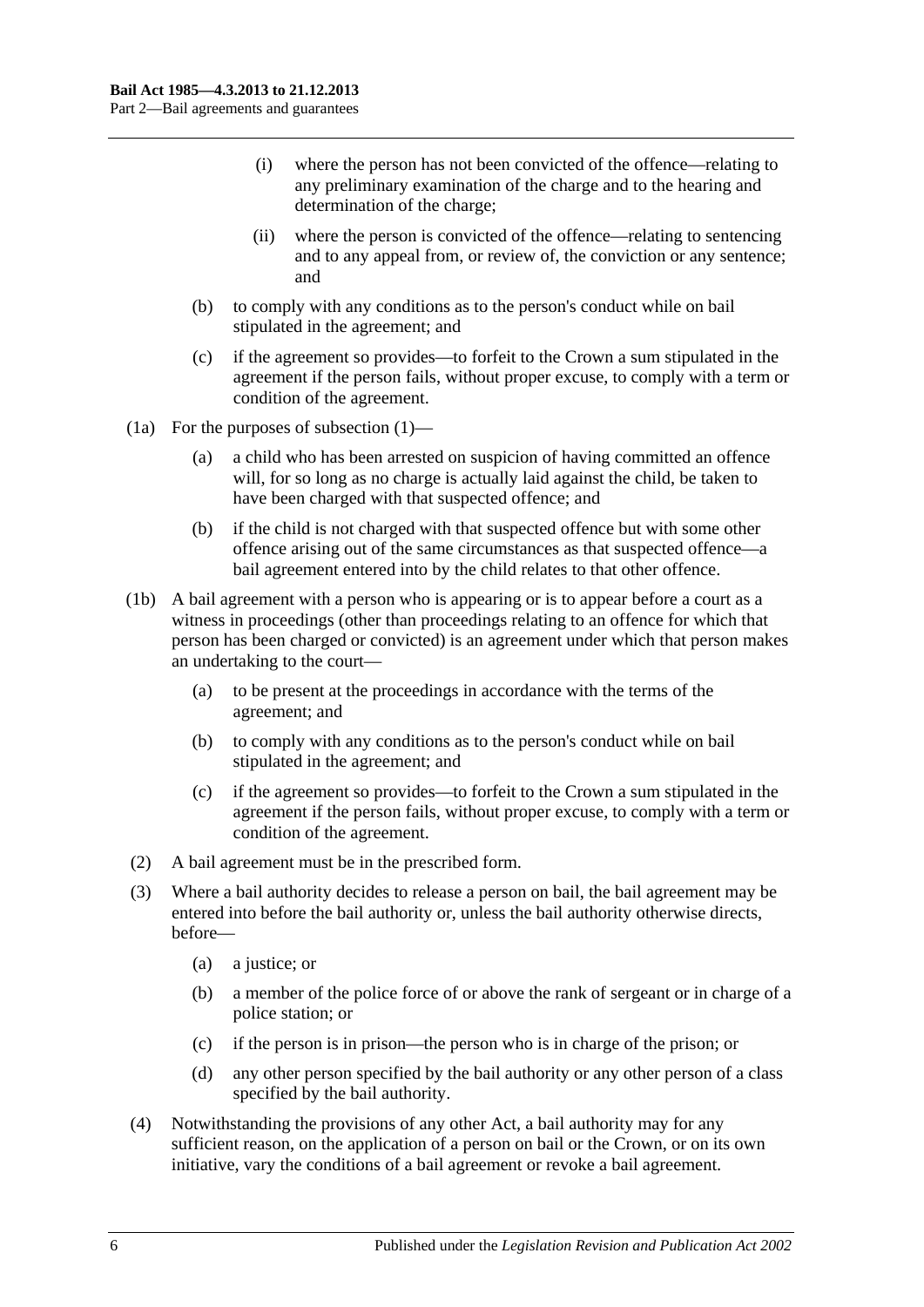(5) Where a bail authority revokes a bail agreement, the bail authority (not being a member of the police force) may, if it is necessary to do so, issue a warrant for the arrest of the person who was released under the agreement.

## <span id="page-6-0"></span>**7—Guarantee of bail**

- (1) A guarantee of bail is an agreement with the Crown under which a person—
	- (a) guarantees that a person released under a bail agreement will comply with—
		- (i) all the terms and conditions of the agreement; or
		- (ii) such of the terms and conditions of the agreement as are specified in the guarantee; and
	- (b) undertakes that, if that person fails to comply with a term or condition of the bail agreement to which the guarantee relates, he or she (the guarantor) will forfeit to the Crown the sum (if any) specified in the guarantee.
- (2) A guarantee of bail must be in the prescribed form.
- (3) A guarantee of bail may be entered into before the bail authority granting bail or, unless the bail authority otherwise directs, before—
	- (a) a justice; or
	- (b) a member of the police force of or above the rank of sergeant or in charge of a police station; or
	- (c) if the person who is to be released on bail is in prison—the person who is in charge of the prison; or
	- (d) any other person specified by the bail authority or any other person of a class specified by the bail authority.
- (4) A bail authority may for any sufficient reason, on the application of a guarantor, vary the terms of the guarantee or revoke the guarantee.
- (5) Where a bail authority varies or revokes a guarantee, the bail authority may make such consequential variation of the terms of the bail agreement, or revoke the bail agreement, as appears appropriate in the circumstances.
- (6) A guarantor of bail must be of or above the age of 18 years.

## <span id="page-6-2"></span><span id="page-6-1"></span>**Part 3—Applications for release on bail**

## **Division 1—Applications generally**

## <span id="page-6-4"></span><span id="page-6-3"></span>**8—Form of application**

- (1) Subject to [subsection](#page-7-2) (1a), an application of a person for release on bail—
	- (a) must be in the prescribed form; and
	- (b) must contain the prescribed information; and
	- (c) must be made in accordance with any procedure prescribed by the regulations.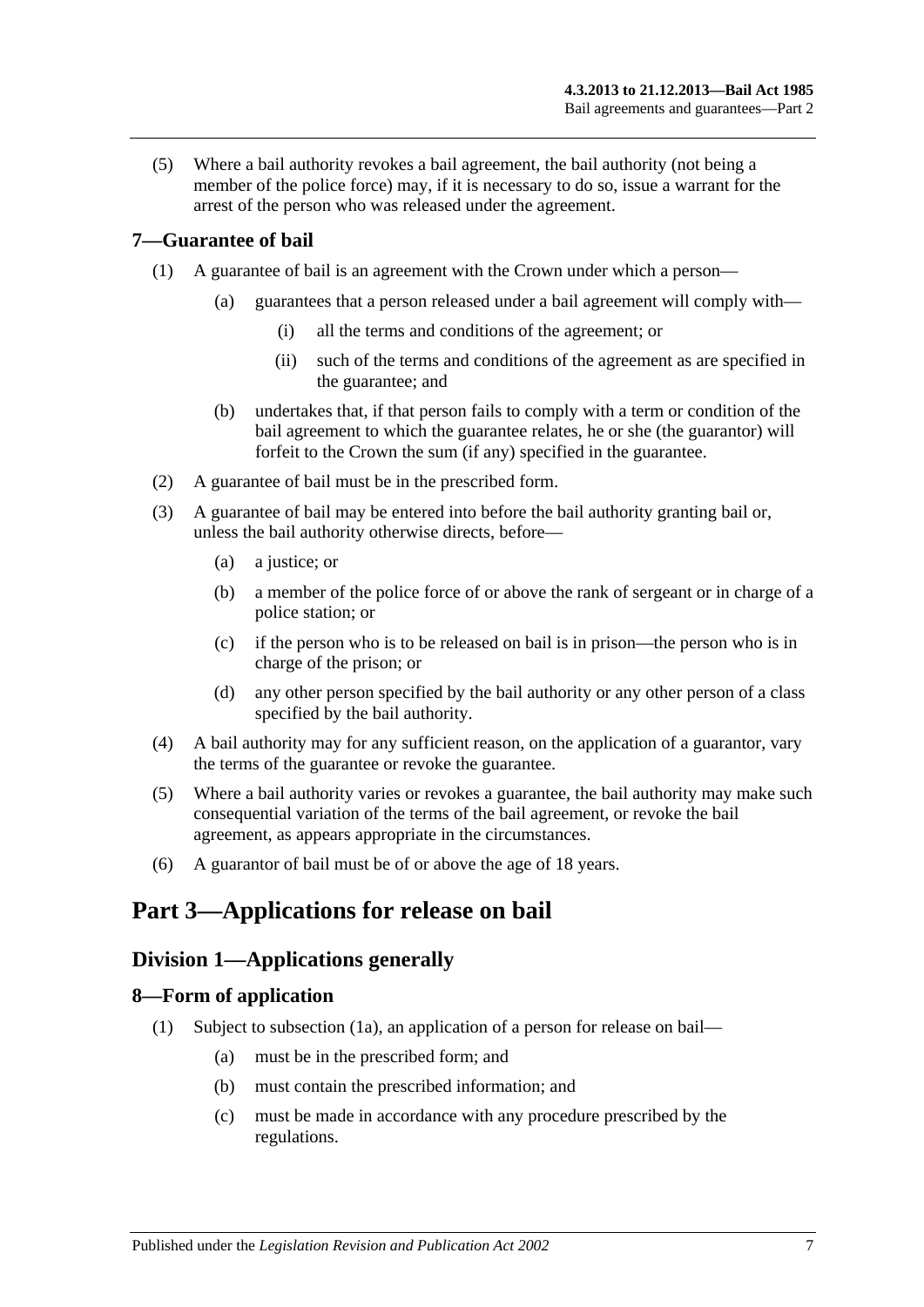- <span id="page-7-2"></span>(1a) An application for release on bail need not be made in accordance with [subsection](#page-6-4) (1)—
	- (a) if the bail authority is satisfied that a less formal application should be permitted in view of the applicant's illiteracy, imperfect command of the English language, intellectual limitations or for any other proper reason; or
	- (b) if the bail authority has access to an application previously made by the applicant and considers that a further written application is unnecessary.
- <span id="page-7-3"></span>(2) A person who has the custody of an eligible person must, at the request of that person—
	- (a) afford such assistance as that person reasonably requires to complete a written application for release on bail; and
	- (b) if the custodian is not a bail authority—transmit the application as soon as practicable to a bail authority.
- (2a) Where the eligible person is a child, a request may be made on behalf of the child under [subsection](#page-7-3) (2) by a guardian of the child.
- (3) Where a written application for release on bail comes before a bail authority for determination, the bail authority may proceed to consider and determine the application notwithstanding that the application was made in the first instance to some other bail authority.

## <span id="page-7-0"></span>**9—Power of bail authority to make inquiries and to hear evidence**

- (1) Subject to this section, a bail authority to which an application for release on bail is made—
	- (a) may make inquiries, or direct that inquiries be made, of the applicant and other persons who may be able to furnish information relevant to the determination of the application; and
	- (b) if the authority (not being a member of the police force) thinks fit—may take evidence on oath from the applicant or any other person who may be able to furnish information relevant to the determination of the application.
- <span id="page-7-4"></span>(2) Where a bail authority takes evidence, or proposes to take evidence, on oath under [subsection](#page-7-4)  $(1)(b)$ , it must at the request of the applicant or the Crown permit such examination, cross-examination or re-examination of the witness as may be appropriate in the circumstances.

## <span id="page-7-1"></span>**10—Discretion exercisable by bail authority**

- (1) Where an application for bail is made to a bail authority by an eligible person who has been charged with, but not convicted of, an offence in respect of which he or she has been taken into custody, the bail authority should, subject to this Act, release the applicant on bail unless, having regard to—
	- (a) the gravity of the offence in respect of which the applicant has been taken into custody;
	- (b) the likelihood (if any) that the applicant would, if released—
		- (i) abscond;
		- (ii) offend again;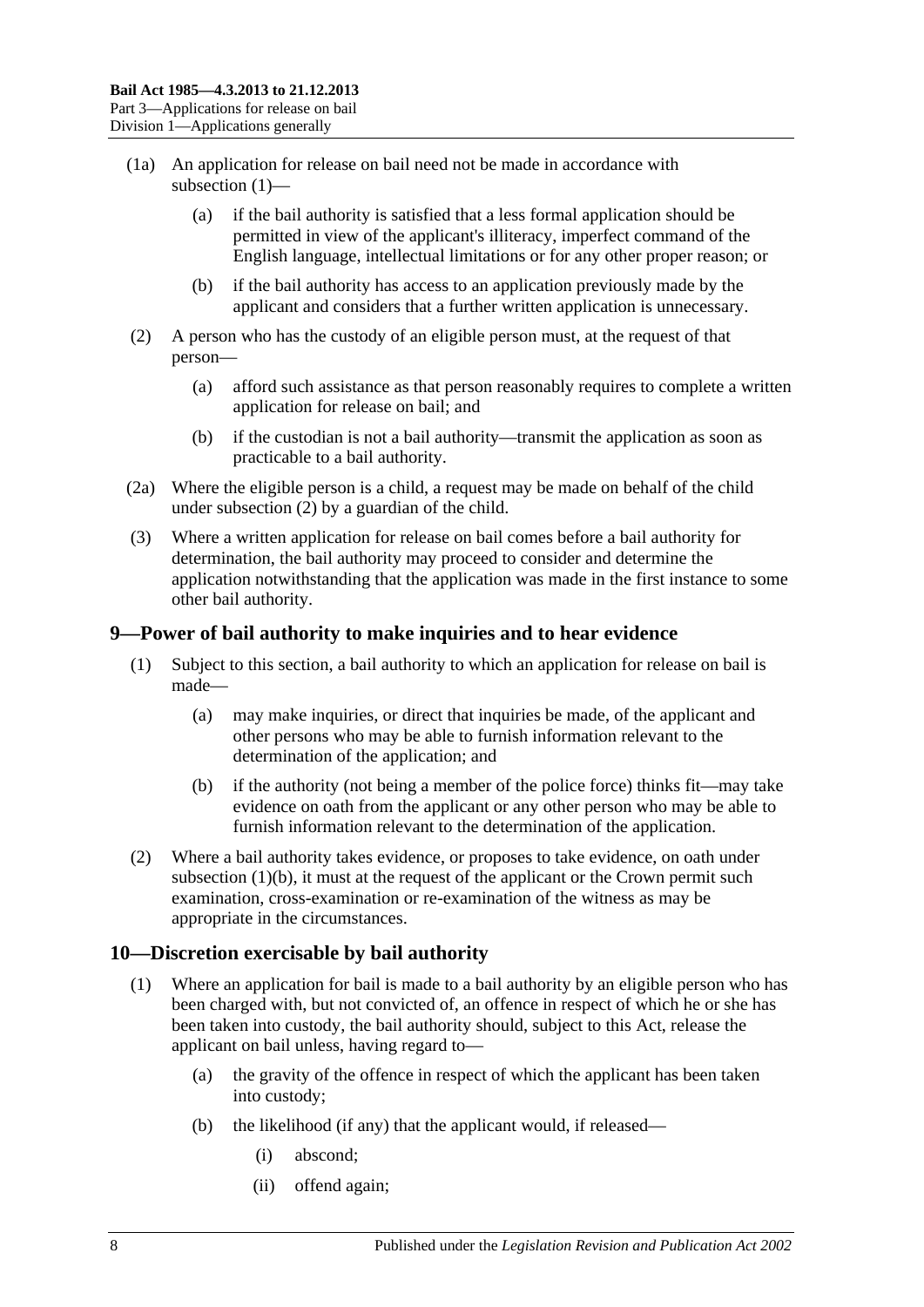- (iii) interfere with evidence, intimidate or suborn witnesses, or hinder police inquiries;
- (iv) commit a breach of an intervention order under the *[Intervention](http://www.legislation.sa.gov.au/index.aspx?action=legref&type=act&legtitle=Intervention%20Orders%20(Prevention%20of%20Abuse)%20Act%202009)  [Orders \(Prevention of Abuse\) Act](http://www.legislation.sa.gov.au/index.aspx?action=legref&type=act&legtitle=Intervention%20Orders%20(Prevention%20of%20Abuse)%20Act%202009) 2009*;
- (d) any need that the applicant may have for physical protection;
- (e) any medical or other care that the applicant may require;
- (f) any previous occasions on which the applicant may have contravened or failed to comply with a term or condition of a bail agreement;
- (g) any other relevant matter,

the bail authority considers that the applicant should not be released on bail.

- (2) Where the applicant has been convicted of the offence in respect of which he or she has been taken into custody, the bail authority has, subject to this Act, an unfettered discretion as to whether the applicant should be released on bail.
- (3) Where the applicant is a person who is appearing or is to appear before a court as a witness in proceedings (other than proceedings relating to an offence for which that person has been charged or convicted), the bail authority should, subject to this Act, release the applicant on bail unless there is a likelihood that the applicant would, if released, abscond.
- (4) Despite the other provisions of this section, where there is a victim of the offence, the bail authority must, in determining whether the applicant should be released on bail, give primary consideration to the need that the victim may have, or perceive, for physical protection from the applicant.

### <span id="page-8-1"></span><span id="page-8-0"></span>**10A—Presumption against bail in certain cases**

- (1) Despite [section](#page-7-1) 10, bail is not to be granted to a prescribed applicant unless the applicant establishes the existence of special circumstances justifying the applicant's release on bail.
- (1a) An applicant who is a serious and organised crime suspect will not be taken to have established that special circumstances exist for the purposes of [subsection](#page-8-1) (1) unless the applicant also establishes, by evidence verified on oath or by affidavit, that he or she has not previously been convicted of—
	- (a) a serious and organised crime offence; or
	- (b) an offence committed in another jurisdiction that would, if committed in this jurisdiction, have been a serious and organised crime offence.
- (2) In this section—

#### *prescribed applicant* means—

- (a) an applicant taken into custody in relation to any of the following offences if committed, or allegedly committed, by the applicant in the course of attempting to escape pursuit by a police officer or attempting to entice a police officer to engage in a pursuit:
	- (i) an offence against section 13 of the *[Criminal Law Consolidation](http://www.legislation.sa.gov.au/index.aspx?action=legref&type=act&legtitle=Criminal%20Law%20Consolidation%20Act%201935)  Act [1935](http://www.legislation.sa.gov.au/index.aspx?action=legref&type=act&legtitle=Criminal%20Law%20Consolidation%20Act%201935)* in which the victim's death was caused by the applicant's use of a motor vehicle;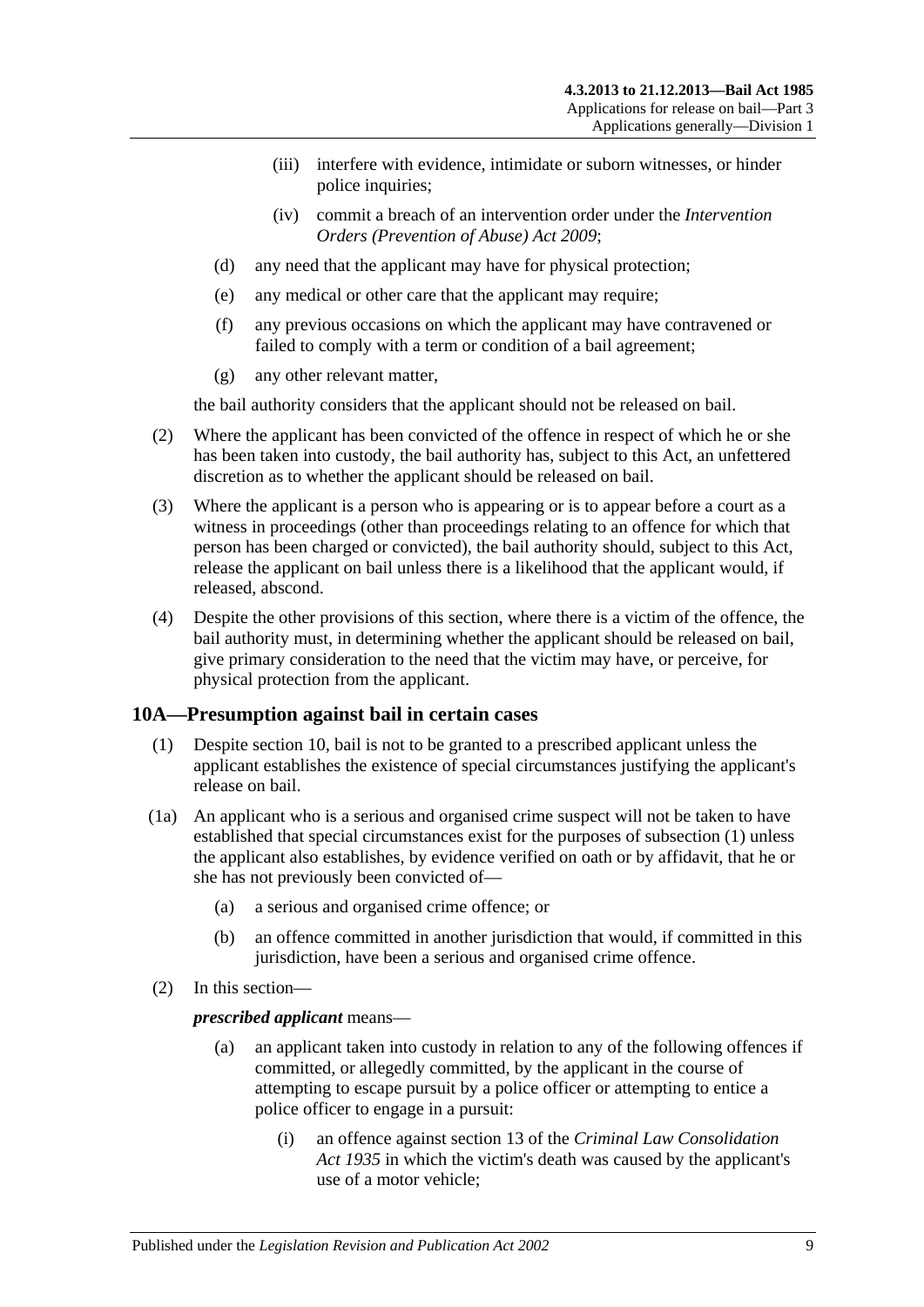- (ii) an offence against section 19A of the *[Criminal Law Consolidation](http://www.legislation.sa.gov.au/index.aspx?action=legref&type=act&legtitle=Criminal%20Law%20Consolidation%20Act%201935)  Act [1935](http://www.legislation.sa.gov.au/index.aspx?action=legref&type=act&legtitle=Criminal%20Law%20Consolidation%20Act%201935)*;
- (iii) an offence against section 29 of the *[Criminal Law Consolidation](http://www.legislation.sa.gov.au/index.aspx?action=legref&type=act&legtitle=Criminal%20Law%20Consolidation%20Act%201935)  Act [1935](http://www.legislation.sa.gov.au/index.aspx?action=legref&type=act&legtitle=Criminal%20Law%20Consolidation%20Act%201935)* if the act or omission constituting the offence was done or made by the applicant in the course of the applicant's use of a motor vehicle; or
- (b) an applicant taken into custody in relation to an offence against [section](#page-16-3) 17 where there is alleged to have been a contravention of, or failure to comply with, a condition of a bail agreement imposed under section  $11(2)(a)(ii)$ ; or
- (ba) an applicant taken into custody in relation to an offence against section 31 of the *[Intervention Orders \(Prevention of Abuse\) Act](http://www.legislation.sa.gov.au/index.aspx?action=legref&type=act&legtitle=Intervention%20Orders%20(Prevention%20of%20Abuse)%20Act%202009) 2009* if the act or omission alleged to constitute the offence involved physical violence or a threat of physical violence; or
- (bb) an applicant who is a serious and organised crime suspect;
- (c) an applicant taken into custody in relation to an offence of contravening or failing to comply with a control order or public safety order issued under the *[Serious and Organised Crime \(Control\) Act](http://www.legislation.sa.gov.au/index.aspx?action=legref&type=act&legtitle=Serious%20and%20Organised%20Crime%20(Control)%20Act%202008) 2008*; or
- (d) an applicant taken into custody in relation to an offence against any of the following provisions of the *[Criminal Law Consolidation Act](http://www.legislation.sa.gov.au/index.aspx?action=legref&type=act&legtitle=Criminal%20Law%20Consolidation%20Act%201935) 1935*:
	- (i) section 172;
	- (ii) section 248;
	- (iii) section 250;
	- (iv) section 85B; or
- (e) an applicant taken into custody in relation to a serious firearm offence (within the meaning of Part 2 Division 2AA of the *[Criminal Law \(Sentencing\)](http://www.legislation.sa.gov.au/index.aspx?action=legref&type=act&legtitle=Criminal%20Law%20(Sentencing)%20Act%201988)  Act [1988](http://www.legislation.sa.gov.au/index.aspx?action=legref&type=act&legtitle=Criminal%20Law%20(Sentencing)%20Act%201988)*).

## <span id="page-9-1"></span><span id="page-9-0"></span>**11—Conditions of bail**

- <span id="page-9-3"></span>(1) Subject to this Act, every grant of bail is subject to the following conditions:
	- (a) a condition prohibiting the applicant from possessing a firearm, ammunition or any part of a firearm;
	- (b) a condition requiring the applicant to submit to such tests (including testing without notice) for gunshot residue as may be reasonably required by the bail authority, or a person or class of persons or body specified by the bail authority.
- <span id="page-9-2"></span>(1a) A bail authority may only vary or revoke the conditions imposed by [subsection](#page-9-1) (1) if the bail authority is satisfied that—
	- (a) there are cogent reasons to do so; and
	- (b) the possession of a firearm, ammunition or part of a firearm by the person to whom the bail agreement relates does not represent an undue risk to the safety of the public.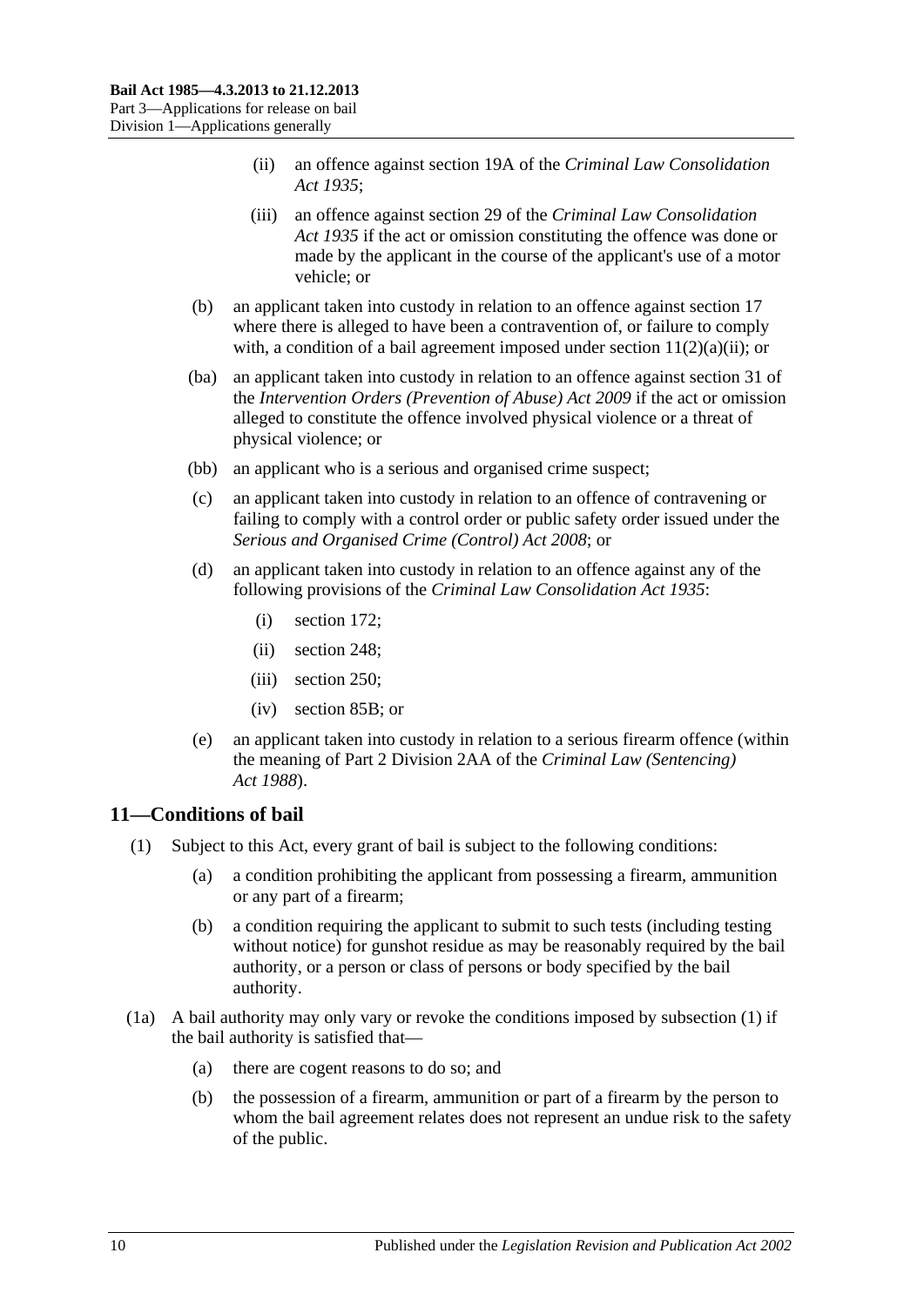- (1b) A bail authority that is a court can only be satisfied of the matters referred to in [subsection](#page-9-2) (1a) by evidence given on oath.
- (1c) If a bail authority varies or revokes a condition imposed by [subsection](#page-9-1) (1), the bail authority must make a written record of the reasons for its decision.
- (1d) Subject to this section, a bail authority may impose 1 or more of the conditions referred to in [subsection](#page-10-1) (2).
- <span id="page-10-4"></span><span id="page-10-3"></span><span id="page-10-2"></span><span id="page-10-1"></span><span id="page-10-0"></span>(2) The conditions that may be imposed in relation to the grant of bail are as follows:
	- (a) that the applicant agree—
		- (i) to reside at a specified address; or
		- (ia) to reside at a specified address and to remain at that place of residence while on bail, not leaving it except for one of the following purposes:
			- (A) remunerated employment; or
			- (B) necessary medical or dental treatment for the applicant; or
			- (C) averting or minimising a serious risk of death or injury (whether to the applicant or some other person); or
			- (D) any other purpose approved by a community corrections officer; or
		- (ii) where there is a victim of the offence in respect of which the applicant has been charged—to comply with such conditions relating to the physical protection of the victim that the authority considers should apply to the applicant while on bail; or
		- (iii) to be under the supervision of a community corrections officer and to obey the lawful directions of the officer; or
		- (iv) to report to the police at a specified place and at specified times; or
		- (v) to surrender any passport that the applicant may possess; or
		- (vi) to comply with any other condition as to the applicant's conduct that the authority considers should apply while on bail;
	- (b) that the applicant provide the bail authority with written assurances from a stipulated number of persons, who are acceptable to the bail authority, that they are acquainted with the applicant and are confident that the applicant will comply with the terms and conditions of a bail agreement;
	- (c) that the applicant agree to forfeit to the Crown a sum of money (to be stipulated in the bail agreement) if the applicant fails, without proper excuse, to comply with a term or condition of the bail agreement;
	- (d) that the applicant provide security of a specified amount or value to secure payment of a monetary forfeiture agreed to under [paragraph](#page-10-2) (c);
	- (e) that the applicant obtain specified guarantees, or guarantees of a specified nature;
	- (f) that a guarantor provide security of a specified amount or value to secure payment of a stipulated monetary forfeiture.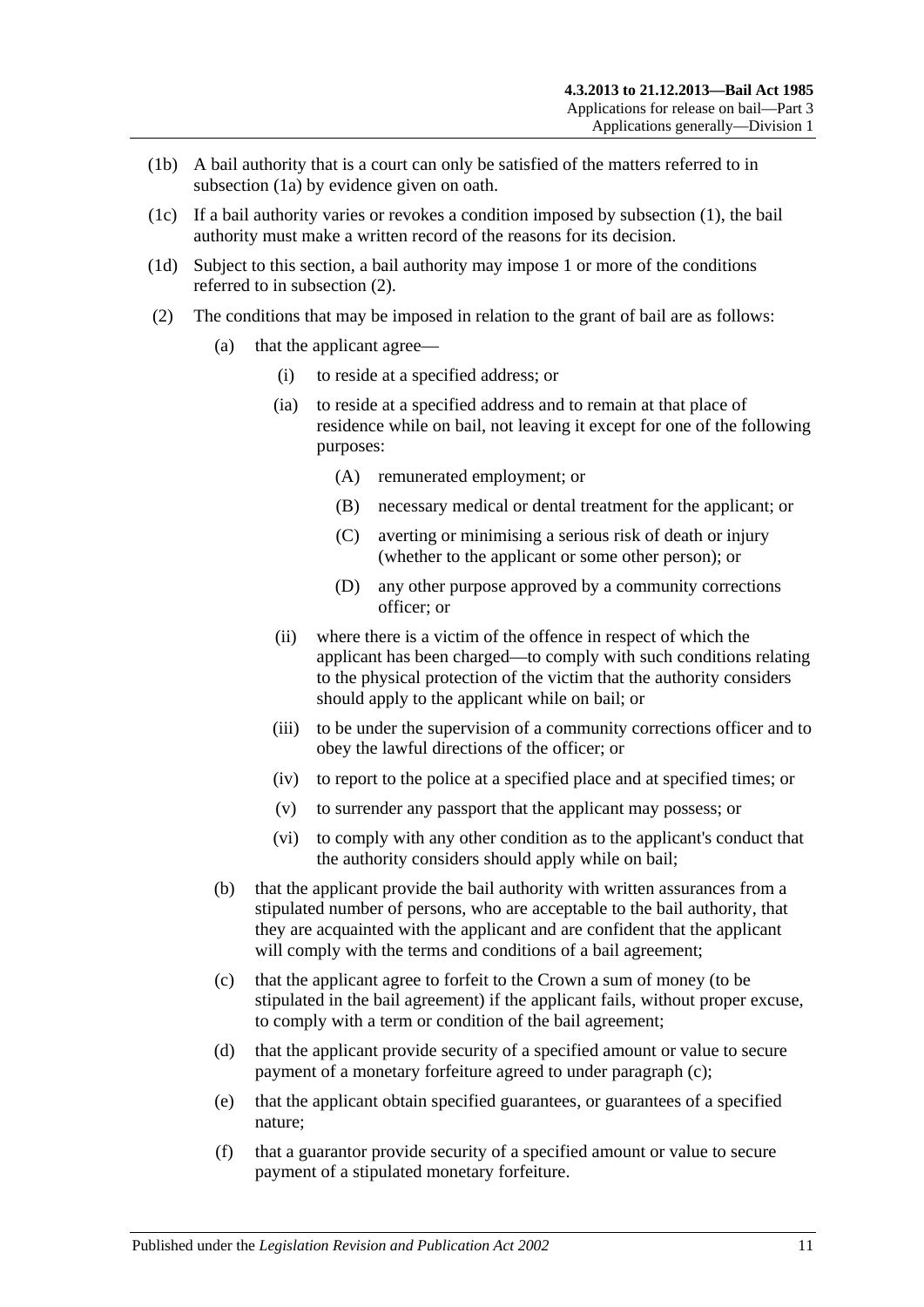- <span id="page-11-0"></span>(2aa) If the applicant is a serious and organised crime suspect, any grant of bail to the applicant—
	- (a) must be made subject to the following conditions:
		- (i) a condition that the applicant agree to reside at a specified address and to remain at that place of residence while on bail, not leaving it except for 1 of the following purposes:
			- (A) necessary medical or dental treatment for the applicant;
			- (B) averting or minimising a serious risk of death or injury (whether to the applicant or some other person);
			- (C) any other purpose approved by the Chief Executive Officer;
		- (ii) a condition that the applicant agree to be fitted with a device of a kind approved by the Chief Executive Officer for the purpose of monitoring compliance with the condition referred to in [subparagraph](#page-11-0) (i) and to comply with all reasonable directions of the Chief Executive Officer in relation to the device;
		- (iii) a condition that the applicant agree to not communicate with any person other than specified persons, or persons of a specified class or of a class prescribed by regulation;
		- (iv) a condition that the applicant agree to only use for communication purposes, or be in possession of, such telephones, mobile phones, computers or other communication devices as may be specified; and
	- (b) may not be made subject to the condition referred to in [subsection](#page-10-3)  $(2)(a)(ia)$ (but the bail authority may, subject to this section, impose any other condition referred to in [subsection](#page-10-1) (2)).
- (2a) In deciding on the conditions to be imposed in relation to a grant of bail, a bail authority should give special consideration to any submissions made by the Crown on behalf of a victim of the alleged offence.
- (3) A bail authority should not impose a condition under [subsection](#page-10-3)  $(2)(a)(ia)$  or [\(iii\)](#page-10-4) except on the application, or with the consent, of the Crown.
- (3a) Before a bail authority imposes a condition under [subsection](#page-10-3)  $(2)(a)(ia)$  or  $(2aa)(a)(i)$ , the bail authority should obtain a report (whether oral or in writing) from the Crown on
	- (a) in the case of a condition under [subsection](#page-10-3)  $(2)(a)(ia)$ —the appropriateness of such a condition being imposed in the applicant's case; or
	- (b) in the case of a condition under [subsection](#page-11-0)  $(2aa)(a)(i)$ —whether the place of residence proposed to be specified in the condition is appropriate in the applicant's case.
- (4) A condition (other than a condition as to the conduct of the applicant while on bail) must not be imposed under this section unless the condition is, in the opinion of the bail authority, reasonably necessary to ensure that the applicant complies with the bail agreement.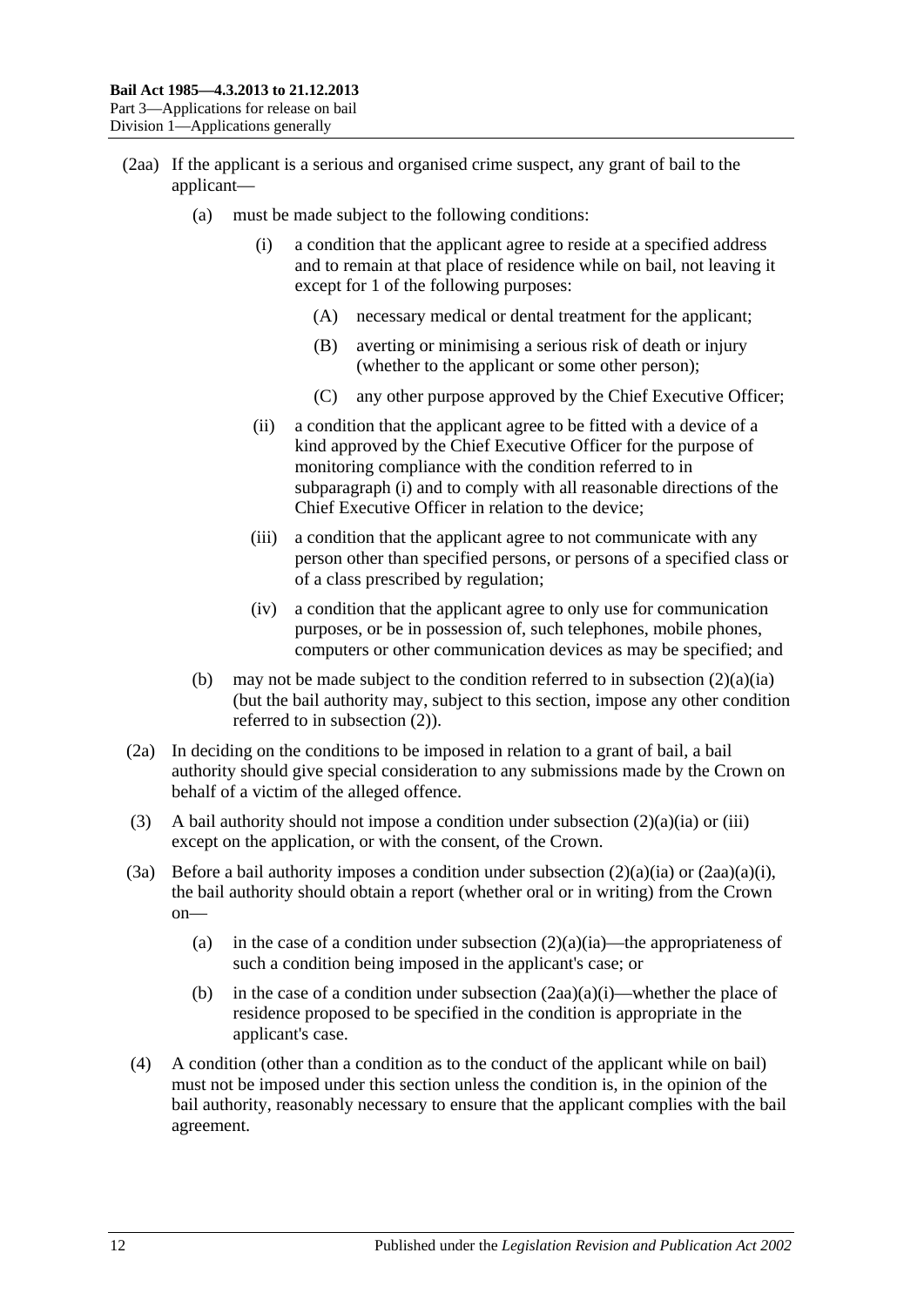- (5) A financial condition must not be imposed under this section unless the bail authority is of the opinion that the object of ensuring that the applicant complies with the bail agreement cannot be properly secured by a non-financial condition or combination of non-financial conditions.
- (6) It is a condition of every bail agreement that the person released in pursuance of the agreement will not leave the State for any reason—
	- (a) if the person is under the supervision of a community corrections officer—without the permission of the Chief Executive (or his or her nominee) of the administrative unit of which the community corrections officer is an officer or employee;
	- (c) in any other case—without the permission of—
		- (i) a judge or magistrate; or
		- (ii) a member of the police force of or above the rank of sergeant or in charge of a police station.
- (7) A condition imposed under this section must be stipulated in the bail agreement.
- <span id="page-12-0"></span>(7a) Where it is a condition of a bail agreement that the person released in pursuance of the agreement will remain at a particular place of residence, a member of the police force or a community corrections officer authorised by the Minister for the purpose may enter the residence at any time for the purpose of ascertaining whether or not the person is complying with the condition.
- (7b) A person must not hinder a person referred to in [subsection](#page-12-0) (7a) in the exercise of powers under that subsection.

Maximum penalty: \$2 500.

- (8) Where it is a condition of a bail agreement that the person released in pursuance of this agreement will be under the supervision of a community corrections officer and obey the lawful directions of that officer, the officer to whom the person is assigned for supervision may give reasonable directions—
	- (a) requiring that person to report to the officer on a regular basis; or
	- (b) requiring that person to notify the officer of any change in the person's place of residence, or in the person's employment; or
	- (c) on any other matter stipulated by the bail authority.
- <span id="page-12-1"></span>(9) Where—
	- (a) a bail authority imposes a condition under this section; but
	- (b) the applicant remains in custody because the condition is not fulfilled,

the applicant must (if he or she is not sooner released) be brought back before a bail authority for a review of the condition as soon as reasonably practicable and, in any event, within five working days after the condition is imposed.

- (10) A bail authority may, on a review of a condition under [subsection](#page-12-1) (9)—
	- (a) confirm the condition;
	- (b) vary the condition;
	- (c) revoke the condition;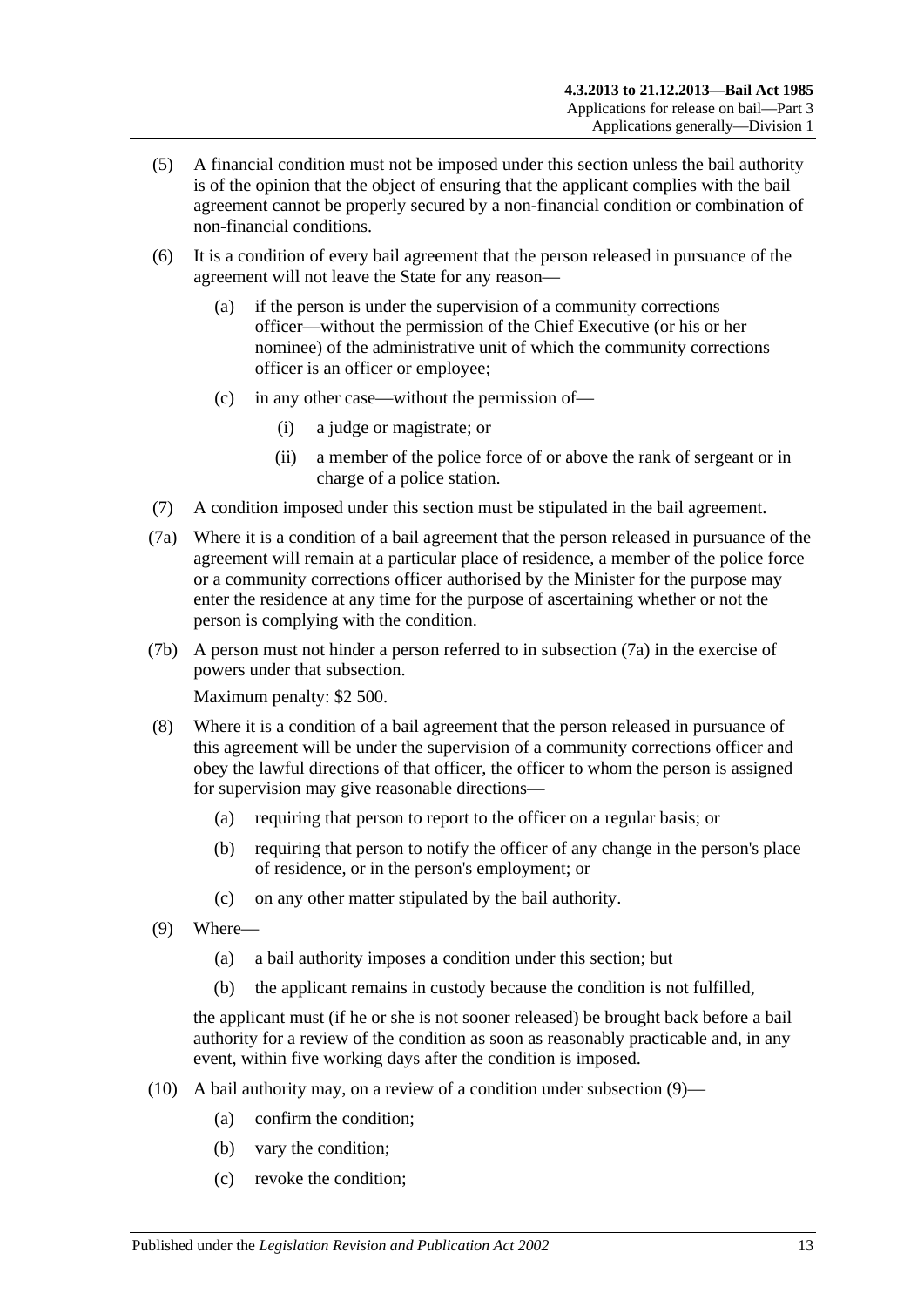- (d) impose any other condition under this section that the bail authority thinks fit.
- (11) Where a bail authority imposes a condition requiring a person—
	- (a) to remain at a particular place of residence while on bail; or
	- (b) to be under the supervision of a community corrections officer,

the bail authority must ensure that a copy of the bail agreement is furnished to the relevant responsible Minister.

(12) A condition of bail may relate to a place or circumstances outside the State.

### <span id="page-13-4"></span><span id="page-13-0"></span>**11A—Bail authority may direct person to surrender firearm etc**

- (1) A bail authority may, in relation to a grant of bail that is subject to the condition imposed by section  $11(1)(a)$ , direct the person to whom the grant of bail relates to surrender forthwith at a police station specified by the bail authority any firearm, ammunition or part of a firearm owned or possessed by the person.
- (2) A person who refuses or fails to comply with a direction under [subsection](#page-13-4) (1) is guilty of an offence.

Maximum penalty: \$10 000 or imprisonment for 2 years.

- (3) No criminal liability attaches to a person to the extent that he or she is complying with a direction under this section.
- (4) The Commissioner of Police must deal with any surrendered firearm, ammunition or part of a firearm in accordance with the scheme set out in the regulations.
- (5) No compensation is payable by the Crown in respect of the exercise of a power or function under this section.
- (6) The regulations may provide for the payment, recovery or waiver of fees in respect of this section.

### <span id="page-13-1"></span>**12—Refusal of application**

- (1) Where a bail authority decides to refuse an application for release on bail, the bail authority must make a written record of the reasons for its decision.
- (2) The refusal of an application for release on bail does not preclude further applications.

## <span id="page-13-2"></span>**Division 2—Procedure on arrest**

### <span id="page-13-3"></span>**13—Procedure on arrest**

- (1) Where a member of the police force arrests a person who is, upon arrest, eligible to apply for release on bail, the member of the police force—
	- (a) must, as soon as reasonably practicable after delivering the arrested person to a police station after making the arrest, take reasonable steps to ensure that the arrested person and, where the arrested person is a child, any guardian who is present, understands that the arrested person is entitled to apply for release on bail under this Act; and
	- (b) must ensure that the arrested person and, where the arrested person is a child, any guardian who is present, receives—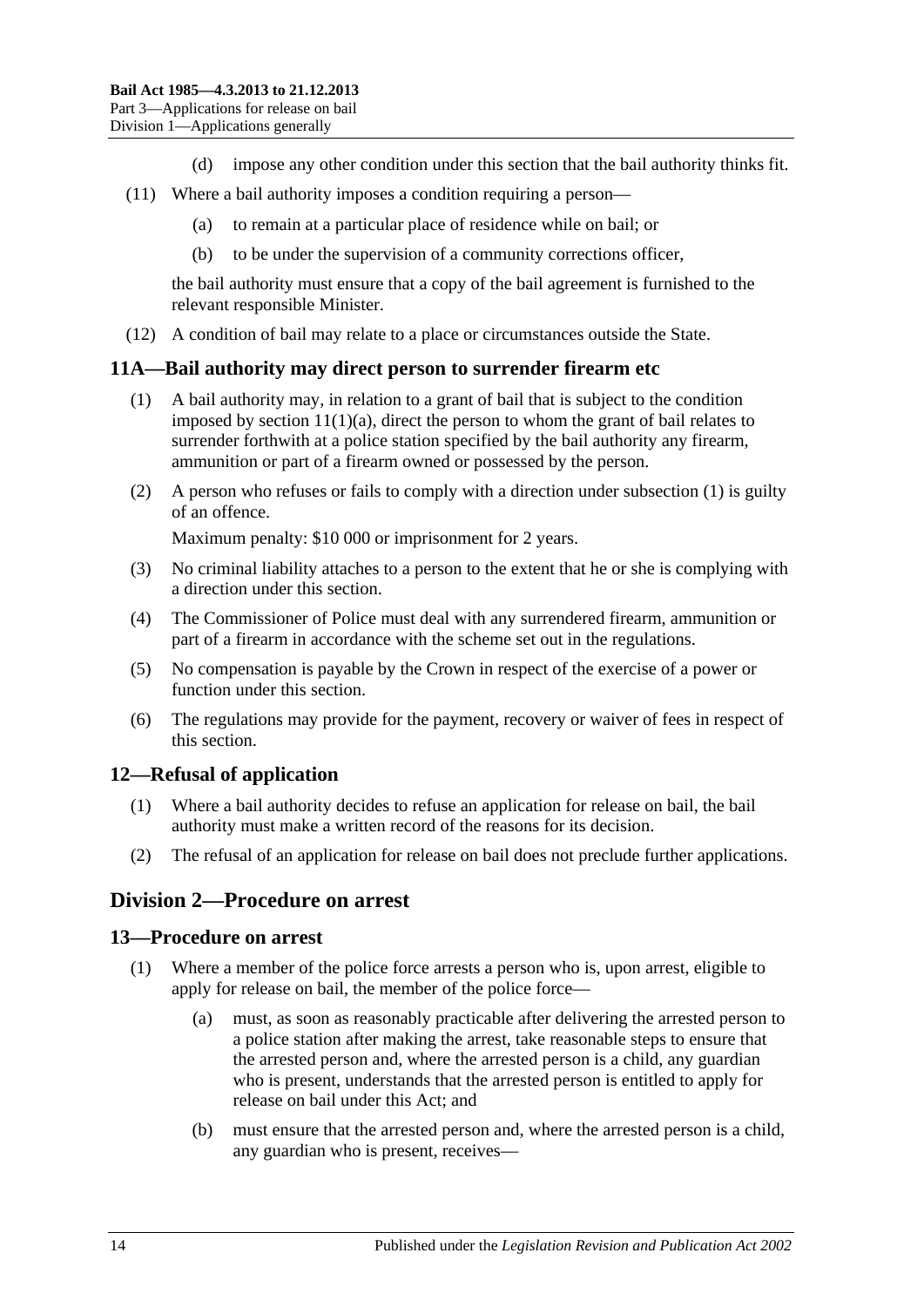- (i) a written statement, in the prescribed form, explaining how, and to what authorities, an application for release on bail may be made under this Act; and
- (ii) the appropriate form for making an application for release on bail.
- (2) An eligible person who is a child and has applied unsuccessfully to a member of the police force for release on bail must, if the child or a guardian so requests, be brought as soon as practicable before the Youth Court of South Australia for the purpose of making an application for release on bail.
- <span id="page-14-2"></span>(3) An eligible person who has been arrested on a charge of an offence must, if not released beforehand, be brought before the appropriate authority on the charge in relation to which he or she was arrested as soon as reasonably practicable on the next working day following the day of arrest but in any event not later than 4 p.m. on that day.
- (4) The appropriate authority before whom a person is brought under [subsection](#page-14-2) (3) must inquire whether that person desires to apply for release on bail and, if the person to whom the inquiry is directed answers affirmatively, the authority must afford the person a reasonable opportunity to apply for release on bail.
- (5) In this section—

*appropriate authority* means—

- (a) in relation to a child—the *Youth Court of South Australia*;
- (b) in any other case—the Magistrates Court.

## <span id="page-14-0"></span>**Part 4—Review of decisions of bail authorities**

## <span id="page-14-1"></span>**14—Review of decisions of bail authorities**

- (1) A decision of a bail authority (not being the Supreme Court) is subject to review under this section.
- (2) A review may be carried out under this section on the application of the Crown, the person applying for release on bail or, where the person applying for release on bail is a child, the child or a guardian of the child—
	- (a) by the Supreme Court; or
	- (b) where the decision subject to review is a decision of a member of the police force or a court constituted of justices—by a magistrate.
- (3) On a review, the reviewing authority will reconsider the application for release on bail and may make any decision on that application that should, in the opinion of the reviewing authority, have been made in the first instance.
- (4) Where an application for review of a decision of a bail authority is made, the bail authority must furnish the reviewing authority with any documentary or other material in its possession that may be relevant to the review.
- (5) The reviewing authority must hear and determine an application under this section as expeditiously as possible.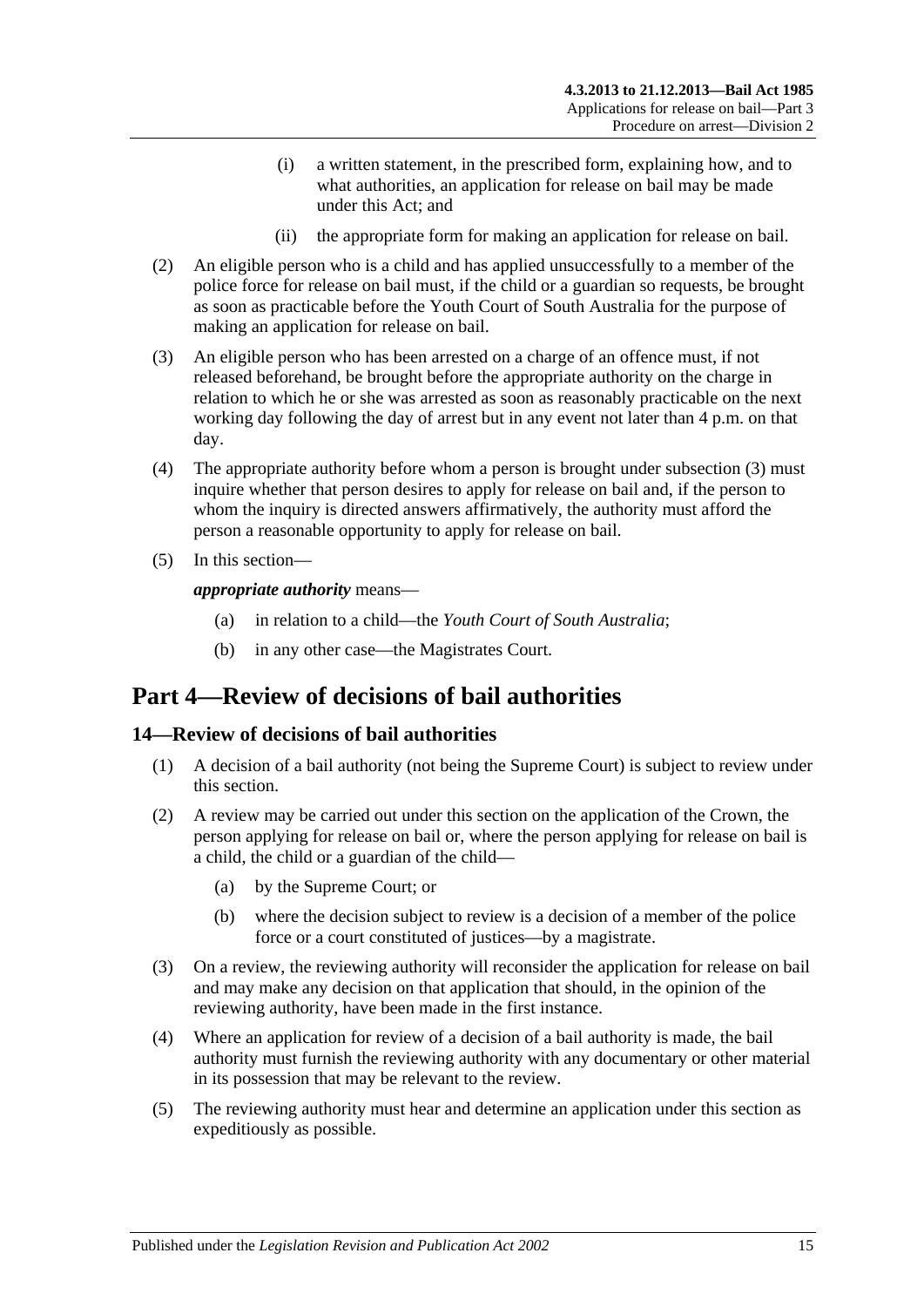### <span id="page-15-1"></span><span id="page-15-0"></span>**15—Telephone review**

- (1) Subject to this section, where—
	- (a) an application for release on bail is made to a member of the police force or a court constituted of justices; and
	- (b) the applicant is dissatisfied with the decision made on the application; and
	- (c) there is no magistrate in the vicinity immediately available to review the decision,

the member of the police force or the justices who made the decision must, on the written application of the applicant or, where the applicant is a child, on the written application of the child or a guardian of the child, contact a magistrate by telephone for the purpose of having the decision reviewed.

- (2) Where a magistrate is contacted under [subsection](#page-15-1) (1), the following provisions apply:
	- (a) the magistrate must make such inquiries as the magistrate thinks necessary to satisfy himself or herself of the genuineness of the application for review; and
	- (b) the member of the police force or justices who made the decision must explain to the magistrate—
		- (i) the circumstances of the application for bail; and
		- (ii) the nature of the decision made on the application; and
		- (iii) the reasons for that decision; and
	- (c) the magistrate must then speak with the person who applied for the bail or any legal practitioner representing or assisting that person, and any other person who may be present and who may, in the opinion of the magistrate, assist in explaining the circumstances of the particular case, for the purpose of ensuring that the magistrate is fully informed—
		- (i) of the grounds and circumstances of the application for bail; and
		- (ii) of the reasons for the applicant's dissatisfaction with the decision taken on the application; and
		- (iii) where the applicant is a child—of the circumstances of the child; and
	- (d) if the decision that is the subject of the review was made by justices—the magistrate must then speak with the member of the police force who appeared before the justices and opposed the application for bail (if he or she is present and wishes to speak in relation to the application for review); and
	- (e) the magistrate must then advise the member of the police force or justices who made the original decision of the decision on review, and bail must then be granted or refused in accordance with that decision.
- (3) This section does not apply in relation to a decision made on application to a member of the police force upon arrest where the arrested person (not being a child) can be brought before the Magistrates Court constituted of a magistrate not later than 4 p.m. on the next day following the day of arrest.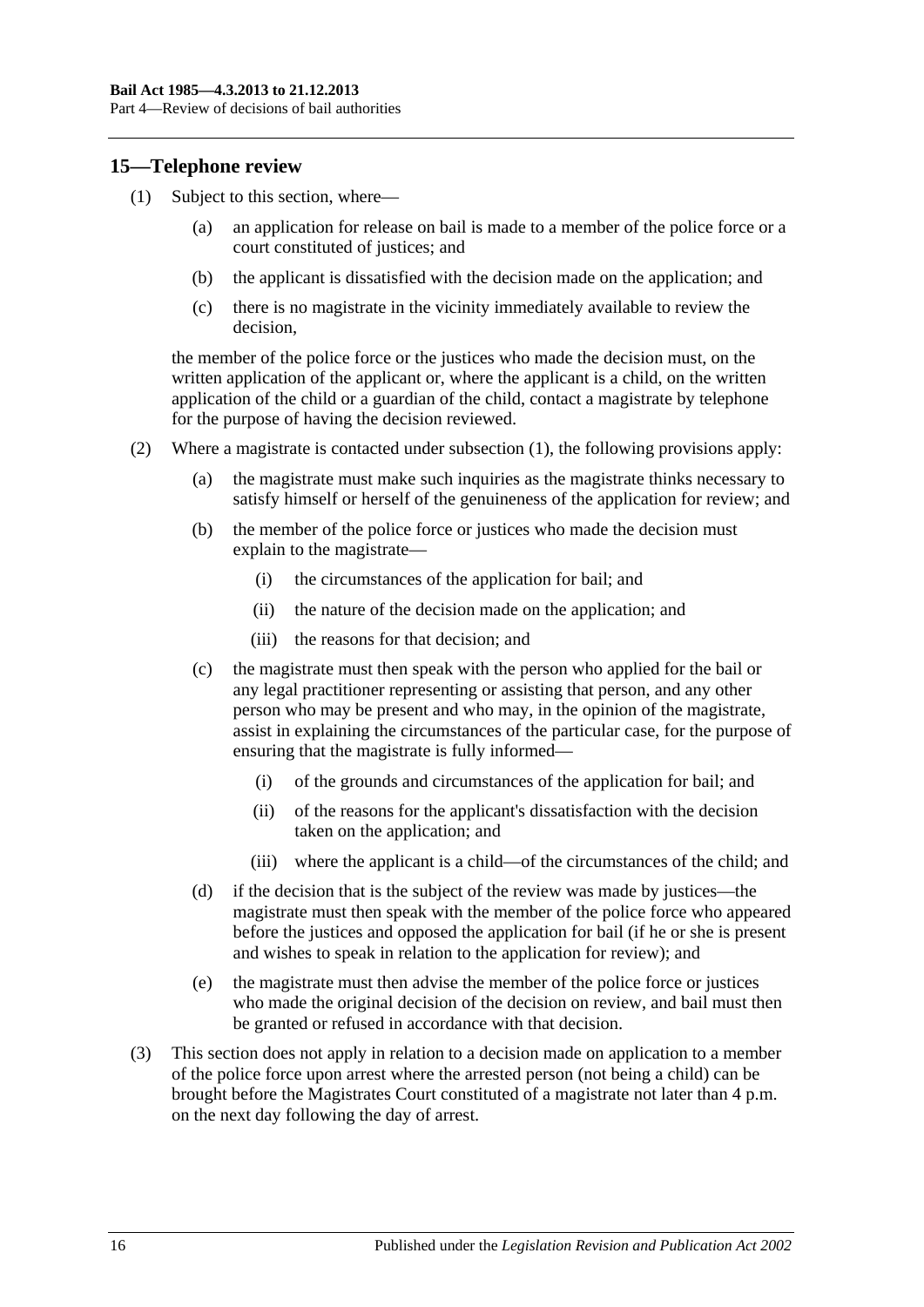## <span id="page-16-0"></span>**15A—Review of magistrate's decision by Supreme Court**

- (1) Subject to this section, a decision of a magistrate on a review of a decision of a bail authority is subject to review by the Supreme Court.
- (2) A review may be carried out under this section on the application of the Crown, the person applying for release on bail or, where the person applying for release on bail is a child, the child or a guardian of the child.
- (3) A review under this section may only occur with the permission of the Supreme Court (which should only be granted where it appears that there may have been some error of law or fact).

## <span id="page-16-1"></span>**16—Stay of release on application for review**

(1) Notwithstanding any other provision of this Act, where—

 $(a)$ 

- (i) a bail authority decides to release a person on bail; or
- (ii) on a review by a magistrate of a decision to release a person on bail the magistrate decides to release the person on bail; and
- (b) a member of the police force or counsel appearing on behalf of the Crown immediately indicates that an application for review of the decision will be made under this Part,

the release must be deferred.

- <span id="page-16-4"></span>(2) The period of deferral ends when—
	- (a) the review is completed; or
	- (b) a member of the police force or some other person acting on behalf of the Crown files with the bail authority a notice that the Crown does not desire to proceed with the review; or
	- (c) 72 hours elapse,

whichever first occurs.

<span id="page-16-5"></span>(3) If a person is released pursuant to [subsection](#page-16-4) (2)(b) or [\(c\),](#page-16-5) the conditions of bail are those that would have applied had the person's release not been deferred.

## <span id="page-16-2"></span>**Part 5—Enforcement and termination of bail**

### <span id="page-16-3"></span>**17—Non-compliance with bail agreement constitutes offence**

- (1) A person who, without reasonable excuse, contravenes or fails to comply with a term or condition of a bail agreement is guilty of an offence. Maximum penalty: \$10 000 or imprisonment for 2 years.
- (2) A penalty imposed under this section must not exceed the maximum penalty that may be imposed for the principal offence.
- (3) A penalty imposed under this section is in addition to any pecuniary forfeiture that the convicted person suffers or may suffer in consequence of the offence.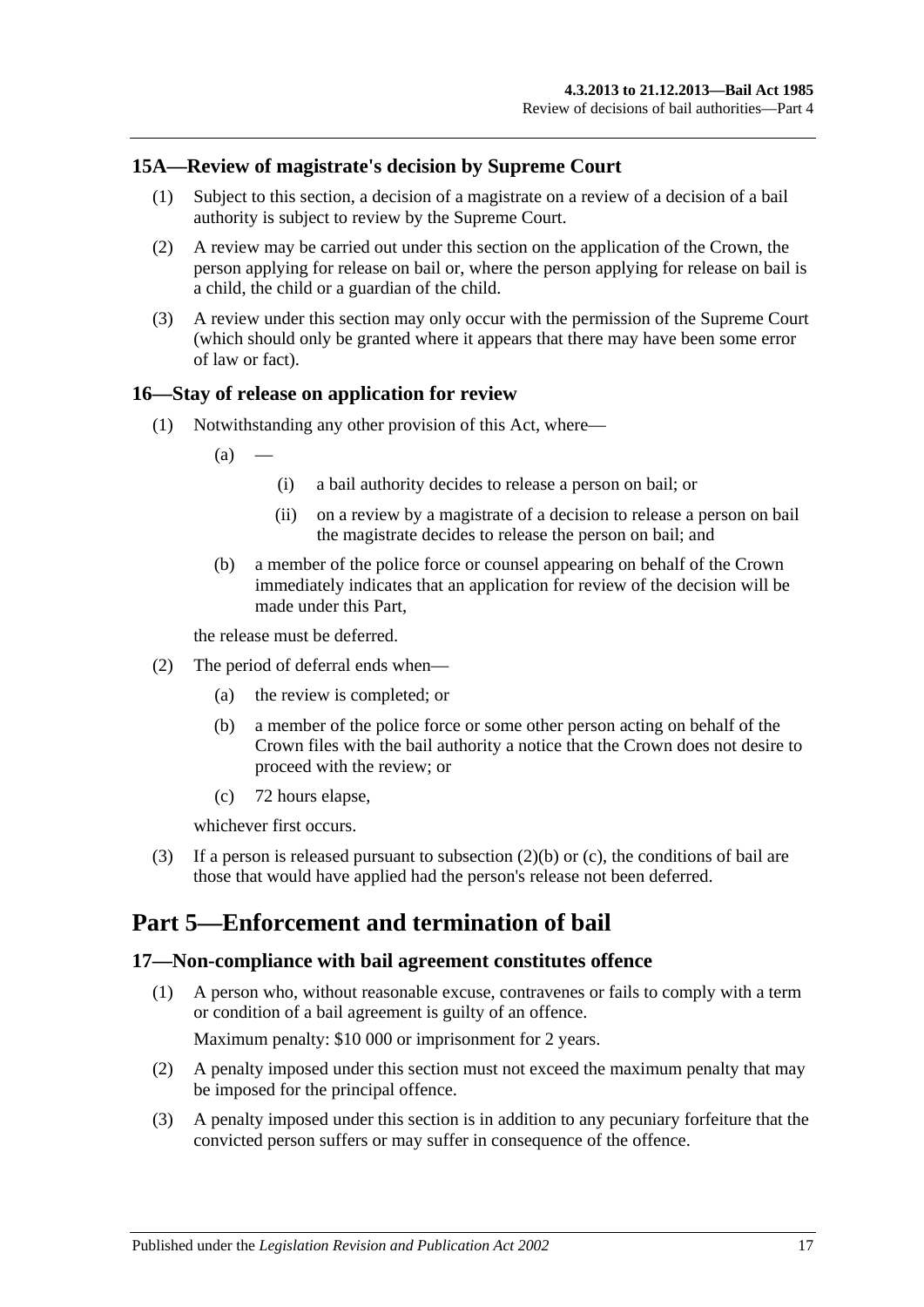- (4) A reference in this section to the principal offence is a reference to—
	- (a) the offence with which the person released on bail was charged; or
	- (b) where that person was charged with a number of offences—that one of the offences that attracts the highest penalty.

## <span id="page-17-0"></span>**17A—Guarantor must inform member of police force if person fails to comply with bail agreement**

Where a guarantor knows, or has reasonable cause to suspect, that the person released under the bail agreement has failed to comply with a term or condition of the agreement in relation to which his or her guarantee has been given, the guarantor must take reasonable steps to inform a member of the police force that the failure has, or may have, occurred.

Maximum penalty: \$1 250.

### <span id="page-17-1"></span>**18—Arrest of eligible person on non-compliance with bail agreement**

- (1) Where it appears to a court or justice that a person released on bail has contravened or failed to comply with a term or condition of a bail agreement, it may—
	- (a) cancel the right of the person to be at liberty in pursuance of the agreement; and
	- (b) if it appears necessary or desirable to do so—issue a warrant for the person's arrest.
- <span id="page-17-3"></span>(2) A member of the police force may arrest without warrant a person released on bail if he or she has reasonable grounds for believing that the person—
	- (a) intends to abscond; or
	- (b) is contravening or failing to comply with a bail agreement; or
	- (c) has contravened or failed to comply with a bail agreement.
- (3) A person who is arrested without warrant pursuant to [subsection](#page-17-3) (2) must, after being delivered into custody at a police station, be brought as soon as practicable before—
	- (a) the court before which the person is bound to appear; or
	- (b) the Magistrates Court.

### <span id="page-17-4"></span><span id="page-17-2"></span>**19—Estreatment**

- (1) Where a person who has been released in pursuance of a bail agreement contravenes or fails to comply with a term or condition of the agreement—
	- (a) the court before which that person is bound to appear; or
	- (b) the Magistrates Court,

may on the application of the Crown, or on its own initiative, order that a pecuniary forfeiture stipulated in a bail agreement or a guarantee be carried into effect.

(2) An order for pecuniary forfeiture under [subsection](#page-17-4) (1) may provide that the order is not to be carried into effect until a subsequent day to be fixed by the court making the order.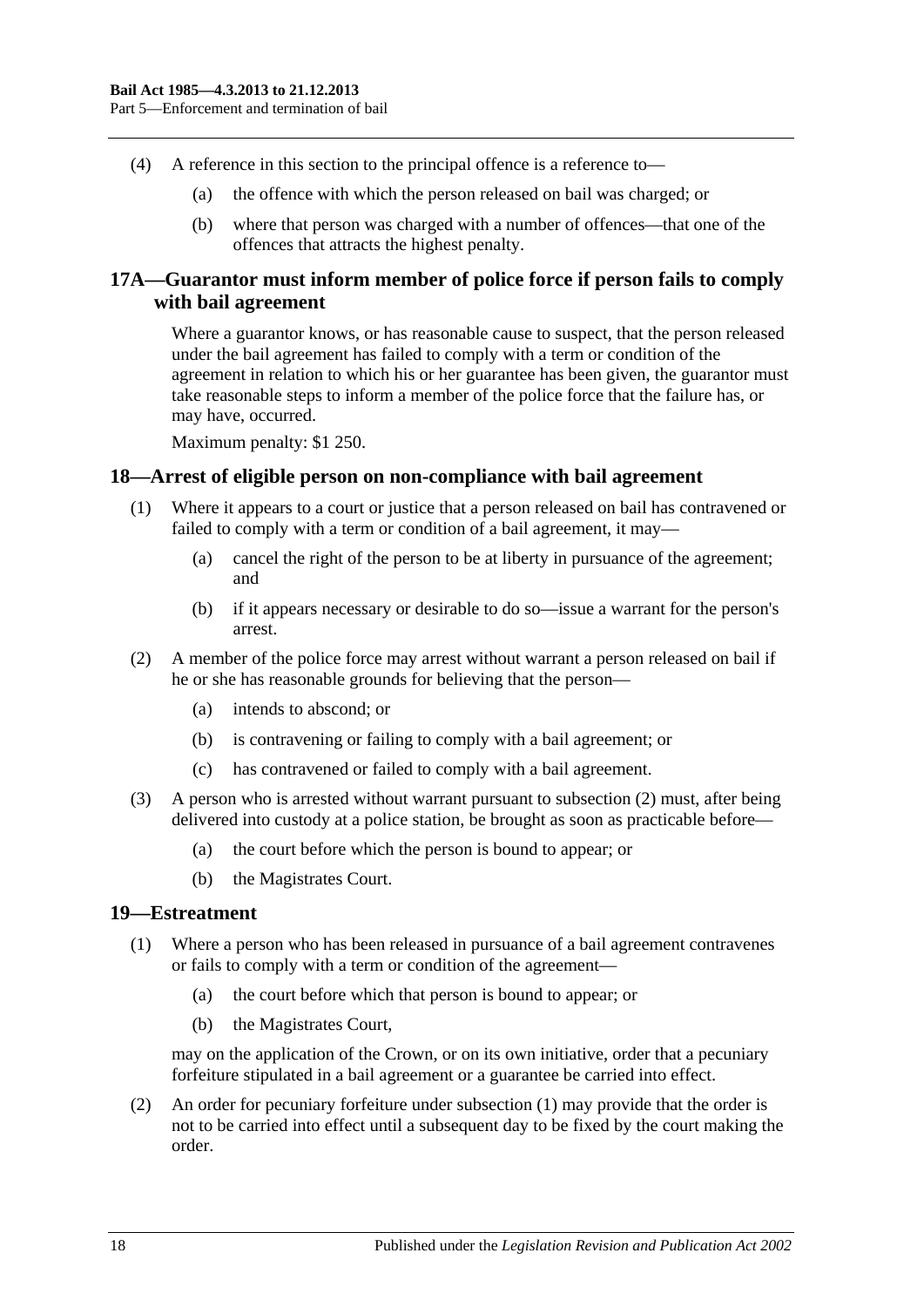- (3) Where a court makes an order under this section, the court may at any time for any sufficient reason on the application of the person in relation to whom the order is made, or on its own initiative—
	- (a) reduce the amount of the forfeiture as stipulated in the bail agreement or guarantee; or
	- (b) rescind its order.
- (3a) A court that makes an order under this section may allow time for payment of the amount forfeited and, if appropriate, direct that the amount be paid in instalments.
- (4) The amount of a pecuniary forfeiture that is carried into effect pursuant to an order under this section may be recovered as a fine.

### <span id="page-18-0"></span>**19A—Arrest of person who is serious and organised crime suspect**

Where it appears to a court that—

- (a) the matters referred to in section  $3A(1)(a)$ , [\(b\)](#page-2-2) and [\(c\)](#page-2-3) apply in relation to a person who has been released on bail; but
- (b) no application was made by a police officer to the bail authority for a determination to that effect,

the court may—

- (c) cancel the right of the person to be at liberty in pursuance of the agreement; and
- (d) if it appears necessary or desirable to do so—issue a warrant for the person's arrest.

### <span id="page-18-1"></span>**20—Termination of bail agreement**

When a person who is on bail is sentenced, or discharged without sentence, the bail agreement and guarantees (if any) terminate.

## <span id="page-18-2"></span>**Part 6—Miscellaneous**

#### <span id="page-18-3"></span>**21—Evidence**

An apparently genuine document purporting to be a bail agreement or guarantee, or a copy of a bail agreement or guarantee, will be accepted by any court or justice as evidence of the bail agreement or guarantee and of its terms and conditions.

### <span id="page-18-4"></span>**21A—Applications on behalf of the Crown**

An application may be made or a consent given under this Act on behalf of the Crown  $by-$ 

- (a) the Director of Public Prosecutions; or
- (b) a person acting on the instructions of the Crown; or
- (c) any member of the police force.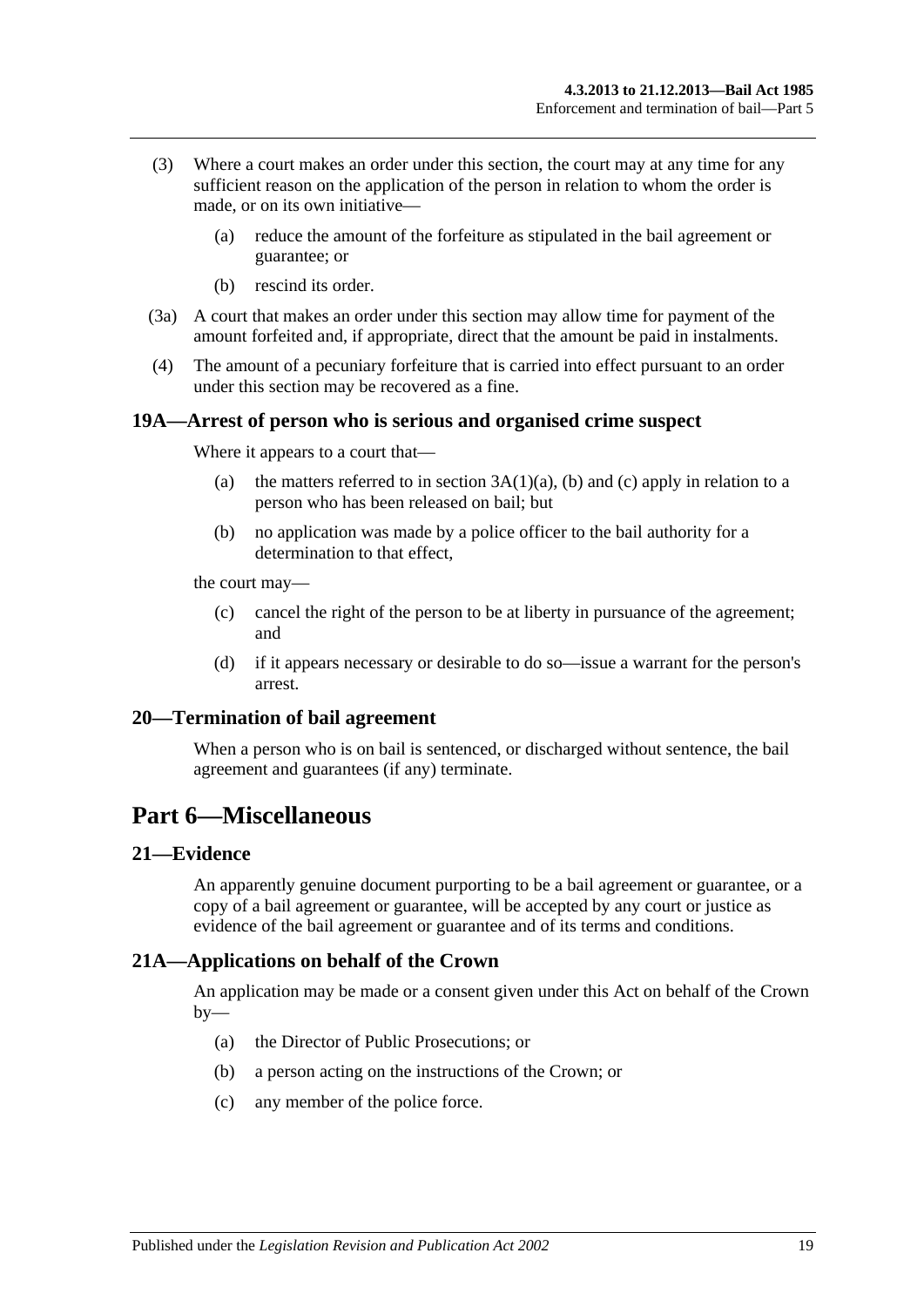### <span id="page-19-0"></span>**21B—Intervention programs**

- (1) When a court releases a person who has been charged with an offence on bail, the court may make it a condition of the bail agreement that the person undertake an intervention program.
- (2) However—
	- (a) if the person does not agree to the imposition of such a condition, the court cannot impose it; and
	- (b) before the court imposes such a condition the court must satisfy itself that—
		- (i) the person is eligible for the services to be included on the program in accordance with applicable eligibility criteria (if any); and
		- (ii) those services are available for the person at a suitable time and place.
- (3) The court may make appropriate orders for assessment of the person to determine—
	- (a) a form of intervention program that is appropriate for the person; and
	- (b) the person's eligibility for the services included on the program,

and may release the person on bail on condition that he or she undertake the assessment as ordered.

- <span id="page-19-1"></span>(4) Where a bail agreement contains a condition under this section—
	- (a) the person released on bail under the agreement must comply with conditions regulating his or her participation in the assessment or intervention program notified from time to time by the person's case manager; and
	- (b) a failure to comply with a requirement under [paragraph](#page-19-1) (a) may be regarded as a breach of a condition of the bail agreement.
- (5) The court may, at any time, on application by a person released on bail on condition that he or she participate in an assessment or intervention program, make an order revoking or varying the condition.
- (6) If an intervention program manager considers that—
	- (a) a person has failed to comply with a condition regulating the person's participation in an assessment or intervention program; and
	- (b) the failure to comply (of itself or in connection with other matters) suggests that the person is unwilling to participate in the assessment or program as directed,

the manager must refer the matter to the court and the court must then determine whether the failure to comply constitutes a breach of the bail agreement.

- (7) A certificate apparently signed—
	- (a) by an intervention program manager as to—
		- (i) whether the services to be included on a program are available for a particular person and, if so, when they will be available; or
		- (ii) whether a particular person is eligible for the services to be included on a program; or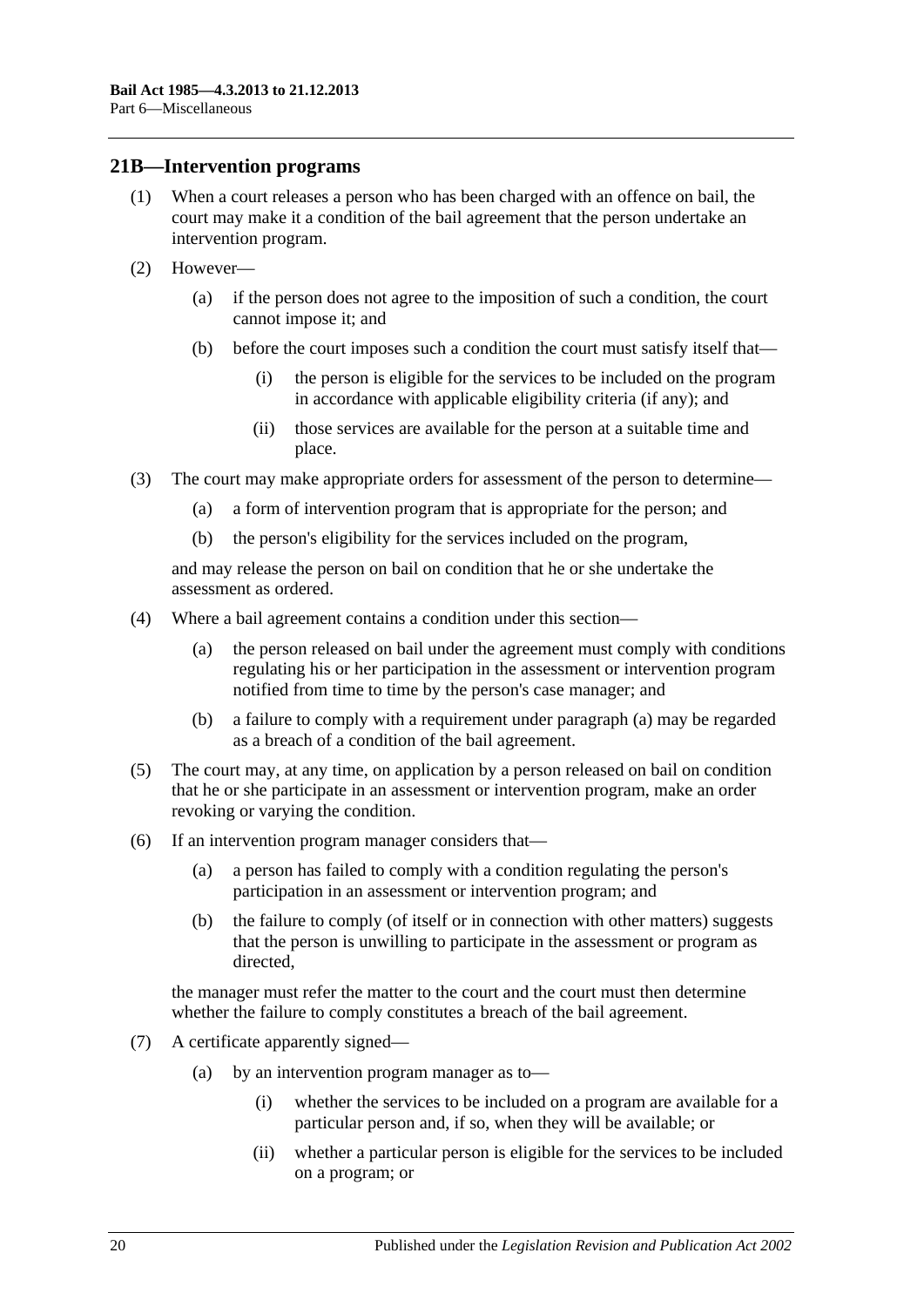(b) by a case manager as to whether a particular person has complied with conditions regulating his or her participation in an assessment or intervention program,

is admissible as evidence of the matter so certified.

### <span id="page-20-0"></span>**21C—Power of delegation—intervention program manager**

- (1) An intervention program manager may, by instrument in writing, delegate a power or function under this Act—
	- (a) to a particular person; or
	- (b) to the person for the time being occupying a particular position.
- (2) A power or function so delegated under this section may, if the instrument of delegation so provides, be further delegated.
- (3) A delegation—
	- (a) may be absolute or conditional; and
	- (b) does not derogate from the power of the delegator to act in a matter; and
	- (c) is revocable at will.

### <span id="page-20-1"></span>**22—False information on bail applications**

A person who provides false information in an application for release on bail knowing it to be false is guilty of an offence.

Maximum penalty: \$1 250.

### <span id="page-20-2"></span>**23—Period of release on bail not to count as part of sentence**

Where a person under sentence of imprisonment is released on bail pending the hearing and determination of an appeal, the period of release does not count as part of the sentence.

## <span id="page-20-3"></span>**23A—Bail authority to consider intervention orders**

- (1) If a police officer or a person representing the Crown in bail proceedings is made aware that the victim of the alleged offence, or a person otherwise connected with proceedings for the alleged offence, feels a need for protection from the alleged offender or any other person associated with the alleged offender—
	- (a) the police officer or other person must ensure that the perceived need for protection is brought to the attention of the bail authority; and
	- (b) the bail authority must consider—
		- (i) if the bail authority is a court—whether to issue an intervention order in accordance with this section; or
		- (ii) in any other case—whether to apply to the Magistrates Court for an intervention order under the *[Intervention Orders \(Prevention of](http://www.legislation.sa.gov.au/index.aspx?action=legref&type=act&legtitle=Intervention%20Orders%20(Prevention%20of%20Abuse)%20Act%202009)  [Abuse\) Act](http://www.legislation.sa.gov.au/index.aspx?action=legref&type=act&legtitle=Intervention%20Orders%20(Prevention%20of%20Abuse)%20Act%202009) 2009*.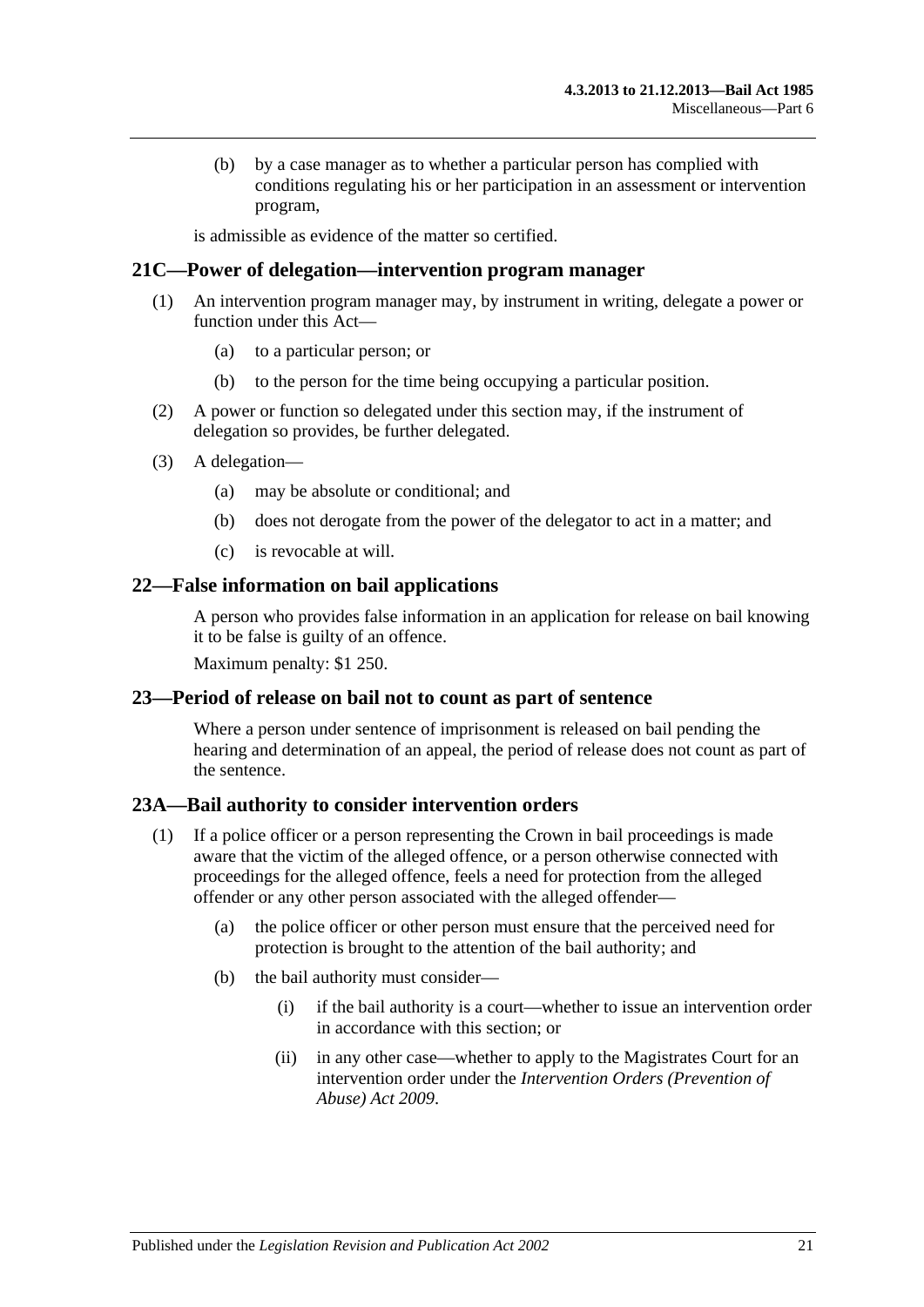- (2) If an applicant for bail is a serious and organised crime suspect, the bail authority must, on its own initiative, consider—
	- (a) if the bail authority is a court—whether to issue an intervention order in accordance with this section; or
	- (b) in any other case—whether to apply to the Magistrates Court for an intervention order under the *[Intervention Orders \(Prevention of Abuse\)](http://www.legislation.sa.gov.au/index.aspx?action=legref&type=act&legtitle=Intervention%20Orders%20(Prevention%20of%20Abuse)%20Act%202009)  Act [2009](http://www.legislation.sa.gov.au/index.aspx?action=legref&type=act&legtitle=Intervention%20Orders%20(Prevention%20of%20Abuse)%20Act%202009)*.
- (3) A court may, when determining a bail application, exercise the powers of the Magistrates Court to issue against the applicant or any person associated with the applicant, an intervention order under the *[Intervention Orders \(Prevention of Abuse\)](http://www.legislation.sa.gov.au/index.aspx?action=legref&type=act&legtitle=Intervention%20Orders%20(Prevention%20of%20Abuse)%20Act%202009)  Act [2009](http://www.legislation.sa.gov.au/index.aspx?action=legref&type=act&legtitle=Intervention%20Orders%20(Prevention%20of%20Abuse)%20Act%202009)* as if an application had been made under that Act against the applicant or other person.
- (4) An order issued under this section has effect as an intervention order under the *[Intervention Orders \(Prevention of Abuse\) Act](http://www.legislation.sa.gov.au/index.aspx?action=legref&type=act&legtitle=Intervention%20Orders%20(Prevention%20of%20Abuse)%20Act%202009) 2009*.

## <span id="page-21-0"></span>**24—Act not to affect provisions relating to intervention and restraining orders**

Except as provided in [section](#page-20-3) 23A, nothing in this Act affects the operation of—

- (a) the *[Intervention Orders \(Prevention of Abuse\) Act](http://www.legislation.sa.gov.au/index.aspx?action=legref&type=act&legtitle=Intervention%20Orders%20(Prevention%20of%20Abuse)%20Act%202009) 2009*; or
- (b) the provisions of the *[Summary Procedure Act](http://www.legislation.sa.gov.au/index.aspx?action=legref&type=act&legtitle=Summary%20Procedure%20Act%201921) 1921* relating to restraining orders.

### <span id="page-21-1"></span>**25—Non-application of 48 Geo. III c. 58 in this State**

The Act of the Imperial Parliament 48 Geo. III c. 58 has no further force or effect in this State.

### <span id="page-21-2"></span>**26—Regulations**

The Governor may make such regulations as are contemplated by this Act or as are necessary or expedient for the purposes of this Act.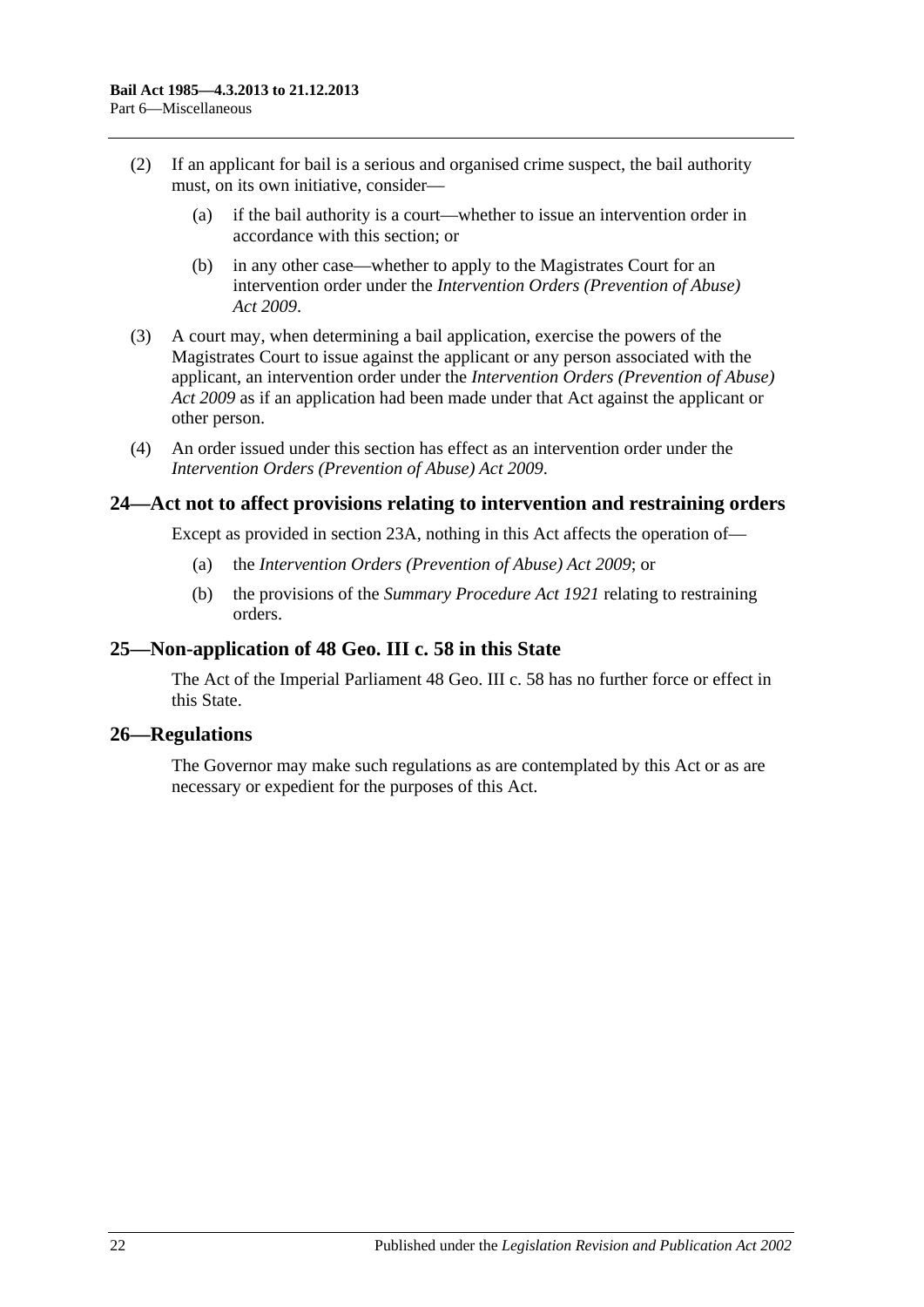## <span id="page-22-0"></span>**Legislative history**

## **Notes**

- Amendments of this version that are uncommenced are not incorporated into the text.
- Please note—References in the legislation to other legislation or instruments or to titles of bodies or offices are not automatically updated as part of the program for the revision and publication of legislation and therefore may be obsolete.
- Earlier versions of this Act (historical versions) are listed at the end of the legislative history.
- For further information relating to the Act and subordinate legislation made under the Act see the Index of South Australian Statutes or www.legislation.sa.gov.au.

## **Principal Act and amendments**

New entries appear in bold.

| Year | No | Title                                                                                             | Assent     | Commencement                                                           |
|------|----|---------------------------------------------------------------------------------------------------|------------|------------------------------------------------------------------------|
| 1985 | 5  | Bail Act 1985                                                                                     | 7.3.1985   | 7.7.1985 (Gazette 9.5.1985 p1399)                                      |
| 1986 | 33 | Statutes Amendment (Children's Bail) 10.4.1986<br>Act 1986                                        |            | 30.3.1987 (Gazette 26.2.1987 p440)                                     |
| 1987 | 32 | <b>Bail Act Amendment Act 1987</b>                                                                | 23.4.1987  | 4.10.1987 (Gazette 30.7.1987 p273)                                     |
| 1990 | 23 | <b>Statute Law Revision Act 1990</b>                                                              | 26.4.1990  | Sch 2-29.6.1990 (Gazette 14.6.1990<br>p1606                            |
| 1991 | 49 | <b>Director of Public Prosecutions</b><br>Act 1991                                                | 21.11.1991 | 6.7.1992 (Gazette 25.6.1992 p1869)                                     |
| 1991 | 69 | <b>Statutes Repeal and Amendment</b><br>(Courts) Act 1991                                         | 12.12.1991 | 6.7.1992 (Gazette 2.7.1992 p209)                                       |
| 1993 | 62 | <b>Statutes Amendment (Courts)</b><br>Act 1993                                                    | 27.5.1993  | ss 19-23-1.7.1993 (Gazette 24.6.1993<br>p2047)                         |
| 1993 | 94 | <b>Statutes Repeal and Amendment</b><br>(Children's Protection and Young<br>Offenders) Act 1993   | 4.11.1993  | 1.1.1994 (Gazette 4.11.1993 p2177)                                     |
| 1994 | 22 | Domestic Violence Act 1994                                                                        | 26.5.1994  | 1.8.1994 (Gazette 14.7.1994 p68)                                       |
| 1995 | 27 | <b>Statutes Amendment</b><br>(Attorney-General's Portfolio)<br>Act 1995                           | 27.4.1995  | ss 4-11-10.7.1995 (Gazette 29.6.1995<br>p2973)                         |
| 1996 | 67 | <b>Statutes Amendment</b><br>(Attorney-General's Portfolio)<br>Act 1996                           | 15.8.1996  | ss 4 & 5-17.10.1996 (Gazette<br>17.10.1996 p1361)                      |
| 1999 | 42 | <b>Statutes Amendment and Repeal</b><br>(Justice Portfolio) Act 1999                              | 5.8.1999   | Pt 3 (ss $5-10$ )-1.9.2000 (Gazette<br>11.5.2000 p2472)                |
| 2005 | 49 | <b>Statutes Amendment (Intervention</b><br><b>Programs and Sentencing Procedures)</b><br>Act 2005 | 27.10.2005 | Pt 2 (ss $4 \& 5$ ) and Sch 1-19.12.2005<br>(Gazette 15.12.2005 p4326) |
| 2005 | 56 | Justices of the Peace Act 2005                                                                    | 17.11.2005 | Sch 2 (cl 7)-1.7.2006 (Gazette<br>22.6.2006 p2012)                     |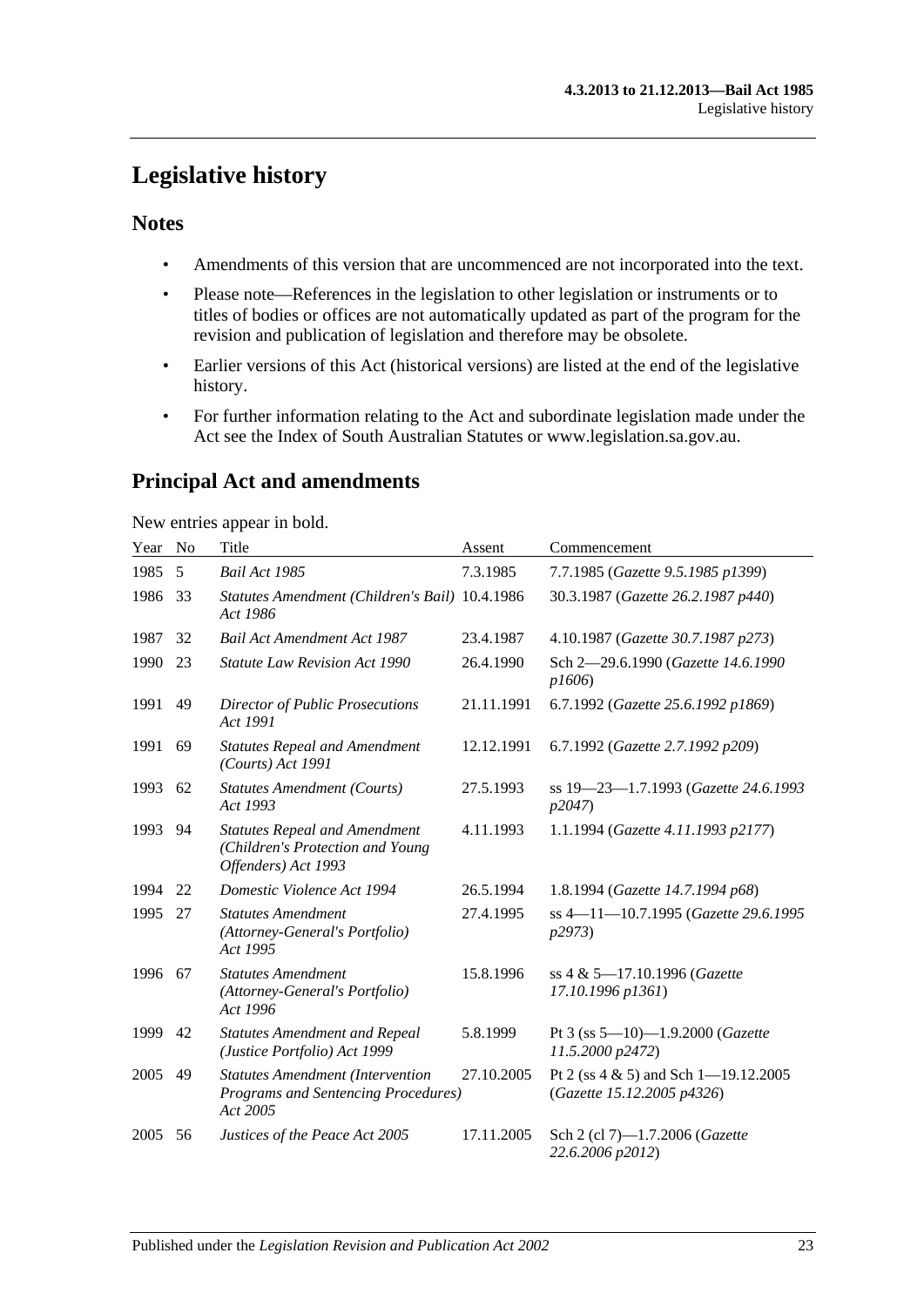#### **Bail Act 1985—4.3.2013 to 21.12.2013**

Legislative history

| 2005    | 81  | <b>Statutes Amendment (Vehicle and</b><br>Vessel Offences) Act 2005    | 8.12.2005  | Pt 3 (s 13)-30.7.2006 (Gazette<br>27.7.2006 p2400)         |
|---------|-----|------------------------------------------------------------------------|------------|------------------------------------------------------------|
| 2006    | 17  | <b>Statutes Amendment (New Rules of</b><br>Civil Procedure) Act 2006   | 6.7.2006   | Pt 11 (ss 45–47)–4.9.2006 (Gazette<br>17.8.2006 p2831)     |
| 2007    | 48  | <b>Statutes Amendment (Victims of</b><br>Crime) Act 2007               | 8.11.2007  | Pt 2 (s 4)-17.7.2008 (Gazette 17.7.2008)<br><i>p3372</i> ) |
| 2008    | -13 | Serious and Organised Crime<br>(Control) Act 2008                      | 15.5.2008  | Sch 1 (cl 2)-4.9.2008 (Gazette 4.9.2008)<br><i>p4227</i> ) |
| 2009    | 18  | Cross-border Justice Act 2009                                          | 21.5.2009  | Sch 1 (cl 2)-1.11.2009 (Gazette<br>29.10.2009 p4982)       |
| 2009    | 73  | Bail (Arson) Amendment Act 2009                                        | 10.12.2009 | 10.12.2009                                                 |
| 2009    | 85  | Intervention Orders (Prevention of<br>Abuse) Act 2009                  | 10.12.2009 | Sch 1 (cll 2-4)-9.12.2011 (Gazette<br>20.10.2011 p4269)    |
| 2012    | 12  | <b>Statutes Amendment (Serious and</b><br>Organised Crime) Act 2012    | 10.5.2012  | Pt 3 (ss 8-16)-17.6.2012 (Gazette<br>14.6.2012 p2756)      |
| 2012 33 |     | <b>Statutes Amendment (Serious</b><br>Firearm Offences) Act 2012       | 27.9.2012  | Pt 2 (ss $4 - 7$ ) $-4.3.2013$ (Gazette<br>21.2.2013 p485) |
| 2013    | 41  | Child Sex Offenders Registration<br>(Miscellaneous) Amendment Act 2013 | 3.10.2013  | Sch 1 (cl 1)-22.12.2013 (Gazette<br>19.12.2013 p4923)      |
| 2013    | 60  | <b>Statutes Amendment (Arrest</b><br>Procedures and Bail) Act 2013     | 7.11.2013  | Pt 2 (ss $4-13$ ) & Sch 1-uncommenced                      |

## **Provisions amended**

New entries appear in bold.

Entries that relate to provisions that have been deleted appear in italics.

| Provision                                 | How varied                                         | Commencement |
|-------------------------------------------|----------------------------------------------------|--------------|
| Pt1                                       |                                                    |              |
| s <sub>2</sub>                            | deleted by $23/1990 s 3(1)$ (Sch 2)                | 29.6.1990    |
| s(3(1))                                   |                                                    |              |
| s(3(1))                                   | s 3 redesignated as s $3(1)$ by $33/1986$ s $3(c)$ | 30.3.1987    |
| ammunition                                | inserted by $33/2012$ s 4(1)                       | 4.3.2013     |
| case manager                              | inserted by $49/2005$ s $4(1)$                     | 19.12.2005   |
| Chief Executive<br>Officer                | inserted by $12/2012$ s $8(1)$                     | 17.6.2012    |
| child                                     | inserted by $33/1986$ s $3(a)$                     | 30.3.1987    |
| community<br>corrections officer          | inserted by $42/1999$ s 5                          | 1.9.2000     |
| firearm                                   | inserted by $33/2012$ s 4(2)                       | 4.3.2013     |
| guardian                                  | inserted by $33/1986$ s $3(b)$                     | 30.3.1987    |
| intervention<br>program                   | inserted by $49/2005$ s $4(2)$                     | 19.12.2005   |
| intervention<br>program manager           | inserted by $49/2005$ s $4(2)$                     | 19.12.2005   |
| serious and<br>organised crime<br>offence | inserted by $12/2012$ s $8(2)$                     | 17.6.2012    |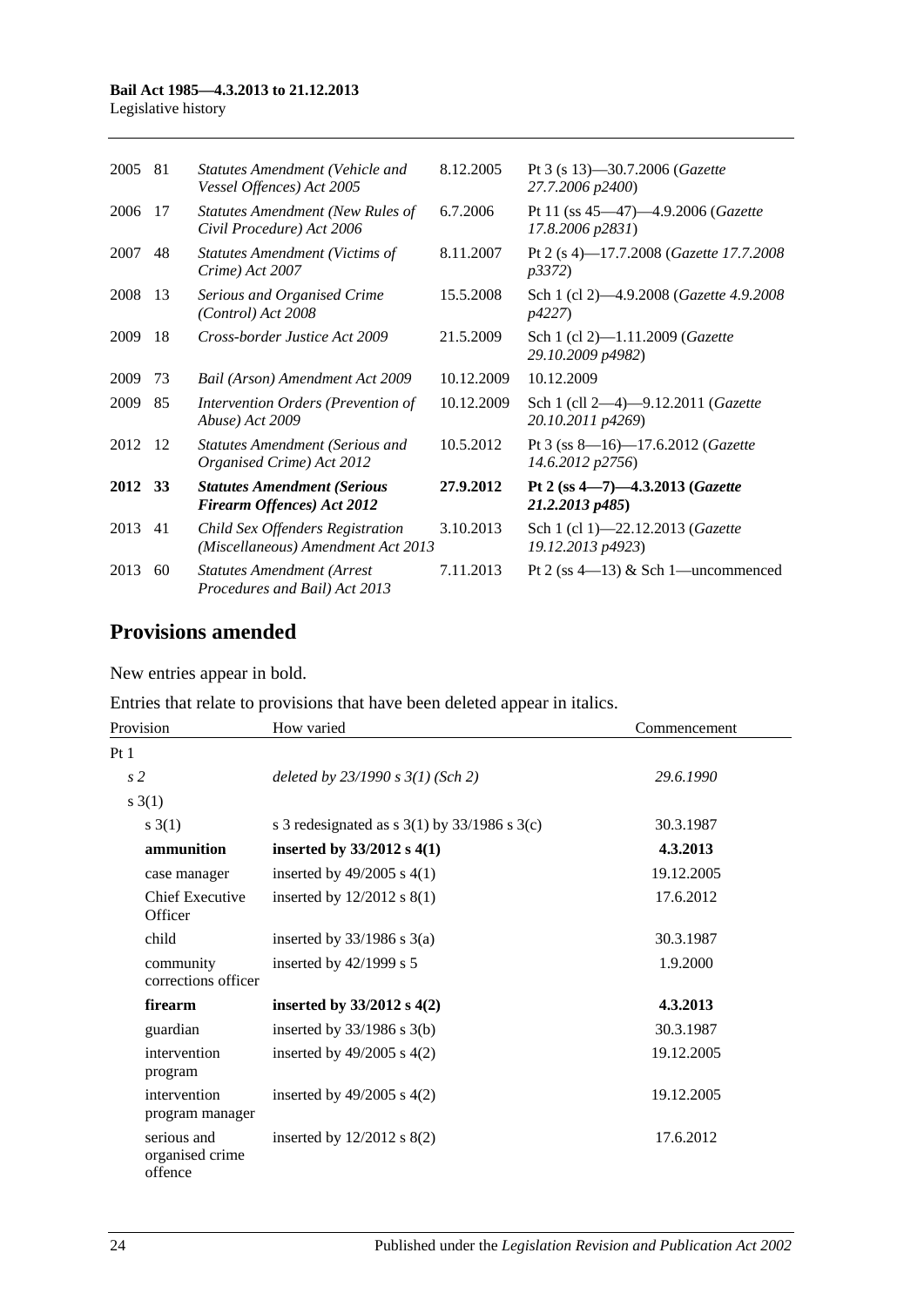#### **4.3.2013 to 21.12.2013—Bail Act 1985** Legislative history

| serious and<br>organised crime<br>suspect | inserted by $12/2012$ s $8(2)$                             | 17.6.2012  |
|-------------------------------------------|------------------------------------------------------------|------------|
| victim                                    | amended by 32/1987 s 3                                     | 4.10.1987  |
| s(2)                                      | inserted by $33/1986$ s $3(c)$                             | 30.3.1987  |
|                                           | amended by 23/1990 s 3(1) (Sch 2)                          | 29.6.1990  |
| s <sup>3</sup> A                          | inserted by 12/2012 s 9                                    | 17.6.2012  |
| s <sub>4</sub>                            |                                                            |            |
| s(4(1))                                   | s 4 amended by $33/1986$ s 3(d)                            | 30.3.1987  |
|                                           | s 4 amended and redesignated as $s$ 4(1) by<br>32/1987 s 4 | 4.10.1987  |
|                                           | amended by 23/1990 s 3(1) (Sch 2)                          | 29.6.1990  |
|                                           | amended by 62/1993 s 19                                    | 1.7.1993   |
|                                           | amended by 12/2012 s 10(1)                                 | 17.6.2012  |
| s(4(1a))                                  | inserted by 12/2012 s 10(2)                                | 17.6.2012  |
| s(4(2)                                    | inserted by $32/1987$ s 4(c)                               | 4.10.1987  |
| s <sub>5</sub>                            |                                                            |            |
| s 5(1)                                    | amended by 32/1987 s 5                                     | 4.10.1987  |
|                                           | amended by 23/1990 s 3(1) (Sch 2)                          | 29.6.1990  |
|                                           | amended by 62/1993 s 20                                    | 1.7.1993   |
|                                           | amended by 27/1995 s 4                                     | 10.7.1995  |
|                                           | amended by $67/1996$ s $4(a)$                              | 17.10.1996 |
|                                           | amended by 56/2005 Sch 2 cl 7                              | 1.7.2006   |
| s 5(2)                                    | substituted by $67/1996$ s $4(b)$                          | 17.10.1996 |
| Pt 2                                      |                                                            |            |
| s <sub>6</sub>                            |                                                            |            |
| s(6(1))                                   | amended by 23/1990 s 3(1) (Sch 2)                          | 29.6.1990  |
|                                           | amended by $62/1993$ s $21(a)$                             | 1.7.1993   |
|                                           | amended by 42/1999 s 6                                     | 1.9.2000   |
| s(6(1a))                                  | inserted by $33/1986$ s $3(e)$                             | 30.3.1987  |
|                                           | amended by 23/1990 s 3(1) (Sch 2)                          | 29.6.1990  |
| s(6(1b))                                  | inserted by $62/1993$ s $21(b)$                            | 1.7.1993   |
| s(6(3))                                   | substituted by 32/1987 s 6                                 | 4.10.1987  |
| s 6(4)                                    | substituted by 32/1987 s 6                                 | 4.10.1987  |
|                                           | amended by 17/2006 s 45                                    | 4.9.2006   |
| s(6(5)                                    | inserted by 32/1987 s 6                                    | 4.10.1987  |
| s 7                                       |                                                            |            |
| s(7(1)                                    | amended by 23/1990 s 3(1) (Sch 2)                          | 29.6.1990  |
| s $7(3)$ and $(4)$                        | substituted by 32/1987 s 7                                 | 4.10.1987  |
| s $7(5)$ and $(6)$                        | inserted by 32/1987 s 7                                    | 4.10.1987  |
| Pt <sub>3</sub>                           |                                                            |            |
| s <sub>8</sub>                            |                                                            |            |
| s(1)                                      | substituted by 32/1987 s 8                                 | 4.10.1987  |
| s(8(1a))                                  | inserted by 32/1987 s 8                                    | 4.10.1987  |
|                                           |                                                            |            |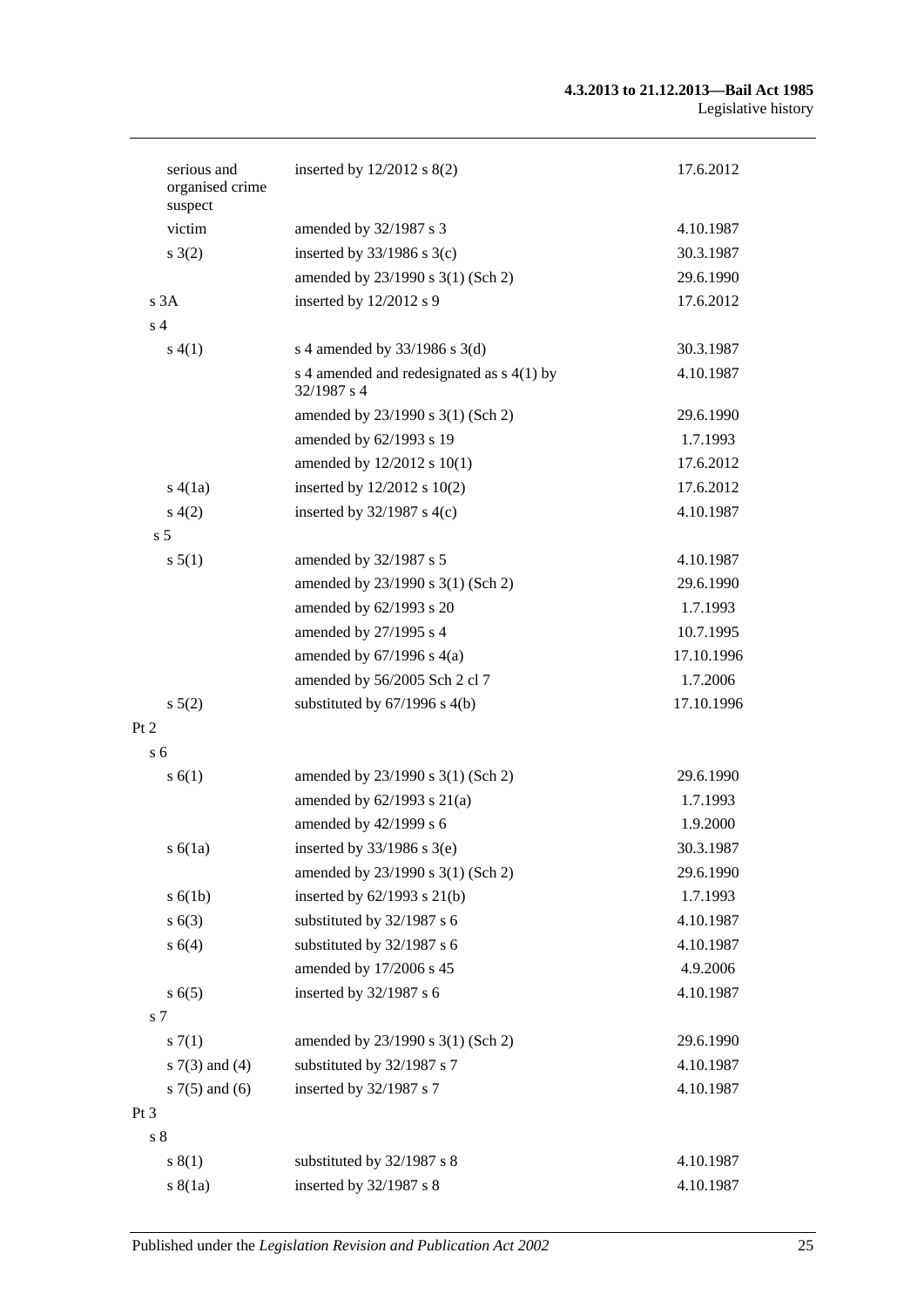|                     | amended by 23/1990 s 3(1) (Sch 2)                                  | 29.6.1990            |
|---------------------|--------------------------------------------------------------------|----------------------|
| 8(2)                | amended by 23/1990 s 3(1) (Sch 2)                                  | 29.6.1990            |
| s(2a)               | inserted by $33/1986$ s 3(f)                                       | 30.3.1987            |
| s(3)                | amended by 23/1990 s 3(1) (Sch 2)                                  | 29.6.1990            |
| s 9                 |                                                                    |                      |
| $s \, 9(2)$         | amended by 23/1990 s 3(1) (Sch 2)                                  | 29.6.1990            |
| s 10                |                                                                    |                      |
| 10(1)               | amended by 23/1990 s 3(1) (Sch 2)                                  | 29.6.1990            |
|                     | amended by $62/1993$ s $22(a)$                                     | 1.7.1993             |
|                     | (c) deleted by $22/1994$ Sch cl $2(a)$                             | 1.8.1994             |
|                     | amended by 85/2009 Sch 1 cl 2                                      | 9.12.2011            |
| 10(2)               | amended by 23/1990 s 3(1) (Sch 2)                                  | 29.6.1990            |
| 10(3)               | inserted by $62/1993$ s $22(b)$                                    | 1.7.1993             |
| 10(4)               | inserted by $22/1994$ Sch cl $2(b)$                                | 1.8.1994             |
| s 10A               | inserted by 81/2005 s 13                                           | 30.7.2006            |
| s 10A(1a)           | inserted by 12/2012 s 11(1)                                        | 17.6.2012            |
| s 10A(2)            | substituted by 48/2007 s 4                                         | 17.7.2008            |
|                     | substituted by 13/2008 Sch 1 cl 2                                  | 4.9.2008             |
|                     | prescribed applicant amended by 73/2009 s 3                        | 10.12.2009           |
|                     | amended by 85/2009 Sch 1 cl 3                                      | 9.12.2011            |
|                     | amended by 12/2012 s 11(2)                                         | 17.6.2012            |
|                     | amended by 33/2012 s 5                                             | 4.3.2013             |
| s 11                |                                                                    |                      |
| s(11(1))            | substituted by 33/2012 s 6                                         | 4.3.2013             |
| s $11(1a) - (1d)$   | inserted by 33/2012 s 6                                            | 4.3.2013             |
| s 11(2)             | amended by $33/1986$ s $3(g)$                                      | 30.3.1987            |
|                     | amended by $32/1987$ s $9(a)$                                      | 4.10.1987            |
|                     | amended by 23/1990 s 3(1) (Sch 2)                                  | 29.6.1990            |
|                     | amended by $42/1999$ s $7(a)$ , (b)                                | 1.9.2000             |
| s 11(2aa)           | inserted by $12/2012$ s $12(1)$                                    | 17.6.2012            |
| s 11(2a)            | inserted by $32/1987$ s $9(b)$                                     | 4.10.1987            |
| s 11(3)             | amended by $33/1986$ s $3(m)$                                      | 30.3.1987            |
|                     | substituted by 32/1987 s 9(b)                                      | 4.10.1987            |
|                     | amended by 23/1990 s 3(1) (Sch 2)                                  | 29.6.1990            |
| s 11(3a)            | inserted by $32/1987$ s $9(b)$                                     | 4.10.1987            |
|                     | amended by 23/1990 s 3(1) (Sch 2)                                  | 29.6.1990            |
|                     | substituted by $12/2012$ s $12(2)$                                 | 17.6.2012            |
| s $11(4)$ and $(5)$ | amended by 23/1990 s 3(1) (Sch 2)                                  | 29.6.1990            |
| s 11(6)             |                                                                    | 4.10.1987            |
|                     | substituted by $32/1987$ s $9(c)$                                  |                      |
|                     | amended by 23/1990 s 3(1) (Sch 2)                                  | 29.6.1990            |
|                     | amended by $27/1995$ s $5(a)$                                      | 10.7.1995            |
|                     | amended by $42/1999$ s $7(c)$<br>(b) deleted by $42/1999$ s $7(c)$ | 1.9.2000<br>1.9.2000 |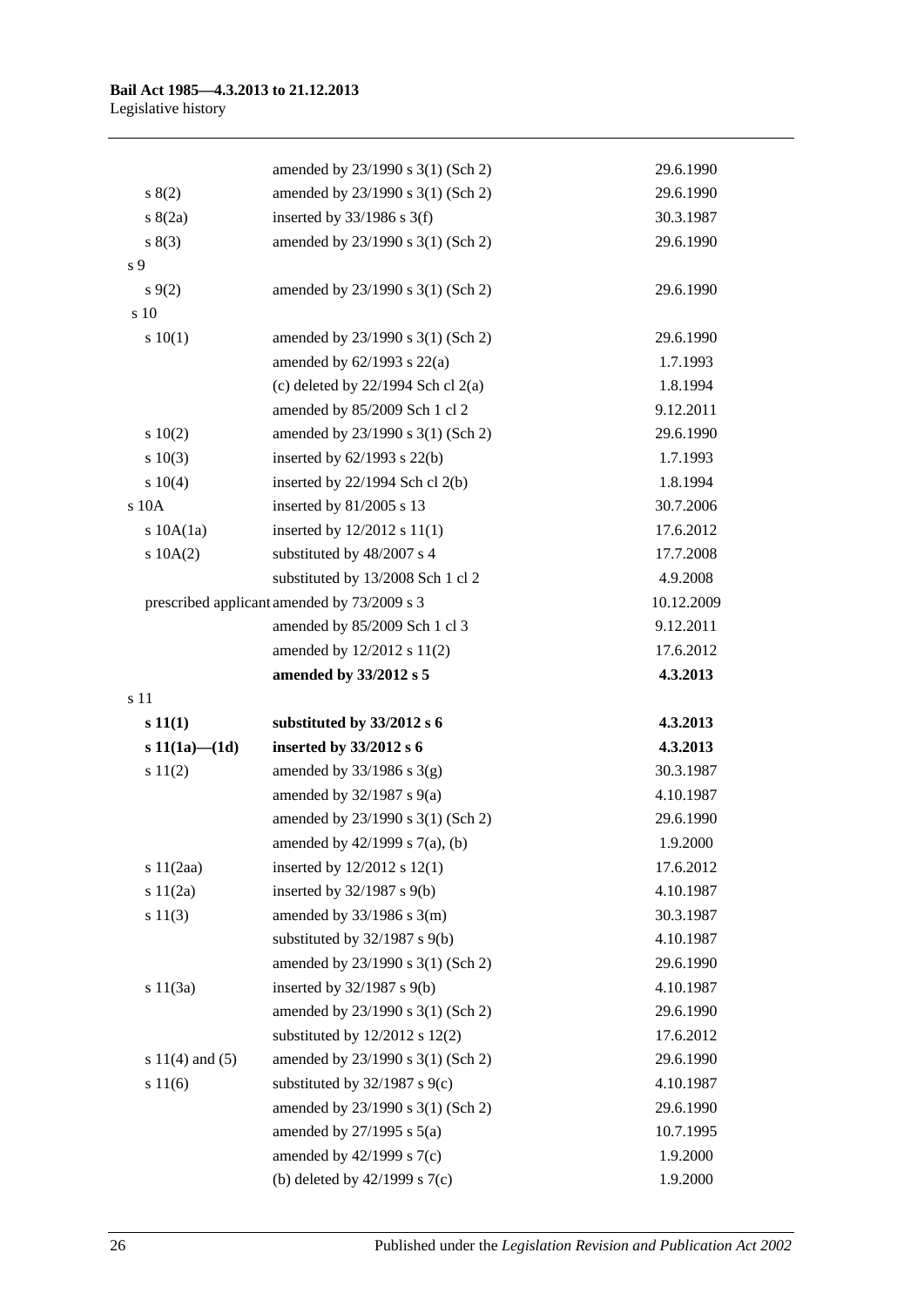#### **4.3.2013 to 21.12.2013—Bail Act 1985** Legislative history

| s 11(7)        | amended by 23/1990 s 3(1) (Sch 2) | 29.6.1990  |
|----------------|-----------------------------------|------------|
| s 11(7a)       | inserted by $32/1987$ s $9(d)$    | 4.10.1987  |
|                | amended by $42/1999$ s $7(d)$     | 1.9.2000   |
| s 11(7b)       | inserted by $32/1987$ s $9(d)$    | 4.10.1987  |
|                | amended by 23/1990 s 3(1) (Sch 2) | 29.6.1990  |
|                | amended by $42/1999$ s $7(e)$     | 1.9.2000   |
| s 11(8)        | amended by $33/1986$ s $3(n)$     | 30.3.1987  |
|                | amended by 23/1990 s 3(1) (Sch 2) | 29.6.1990  |
|                | amended by 42/1999 s 7(f)         | 1.9.2000   |
| s 11(9)        | inserted by $32/1987$ s $9(e)$    | 4.10.1987  |
|                | substituted by $27/1995$ s $5(b)$ | 10.7.1995  |
| s 11(10)       | inserted by $32/1987$ s $9(e)$    | 4.10.1987  |
| s 11(11)       | inserted by $32/1987$ s $9(e)$    | 4.10.1987  |
|                | amended by 23/1990 s 3(1) (Sch 2) | 29.6.1990  |
|                | substituted by $42/1999$ s $7(g)$ | 1.9.2000   |
| s 11(12)       | inserted by $32/1987$ s $9(e)$    | 4.10.1987  |
|                | deleted by $42/1999$ s $7(g)$     | 1.9.2000   |
|                | inserted by 18/2009 Sch 1 cl 2    | 1.11.2009  |
| s 11A          | inserted by 33/2012 s 7           | 4.3.2013   |
| s 12           |                                   |            |
| s 12(1)        | amended by 23/1990 s 3(1) (Sch 2) | 29.6.1990  |
| s 13           |                                   |            |
| s 13(1)        | amended by 33/1986 s 3(o), (p)    | 30.3.1987  |
|                | amended by 23/1990 s 3(1) (Sch 2) | 29.6.1990  |
| s 13(2)        | amended by $33/1986$ s $3(q)$     | 30.3.1987  |
|                | amended by 23/1990 s 3(1) (Sch 2) | 29.6.1990  |
|                | amended by $94/1993$ s $5(a)$     | 1.1.1994   |
|                | substituted by $27/1995$ s $6(a)$ | 10.7.1995  |
| s 13(3)        | amended by $33/1986$ s $3(r)$     | 30.3.1987  |
|                | amended by 23/1990 s 3(1) (Sch 2) | 29.6.1990  |
|                | amended by $94/1993$ s $5(a)$     | 1.1.1994   |
|                | amended by 67/1996 s 5            | 17.10.1996 |
| s 13(4)        | amended by 23/1990 s 3(1) (Sch 2) | 29.6.1990  |
|                | amended by 94/1993 s 5(b)         | 1.1.1994   |
| s 13(5)        | inserted by $94/1993$ s $5(c)$    | 1.1.1994   |
|                | amended by 27/1995 s 6(b)         | 10.7.1995  |
| Pt 4           |                                   |            |
| s 14           |                                   |            |
| s 14(2)        | amended by $33/1986$ s $3(s)$     | 30.3.1987  |
|                | amended by 27/1995 s 7            | 10.7.1995  |
| s $14(3)$ —(5) | amended by 23/1990 s 3(1) (Sch 2) | 29.6.1990  |
| s 15           |                                   |            |
| s 15(1)        | amended by $33/1986$ s 3(t)       | 30.3.1987  |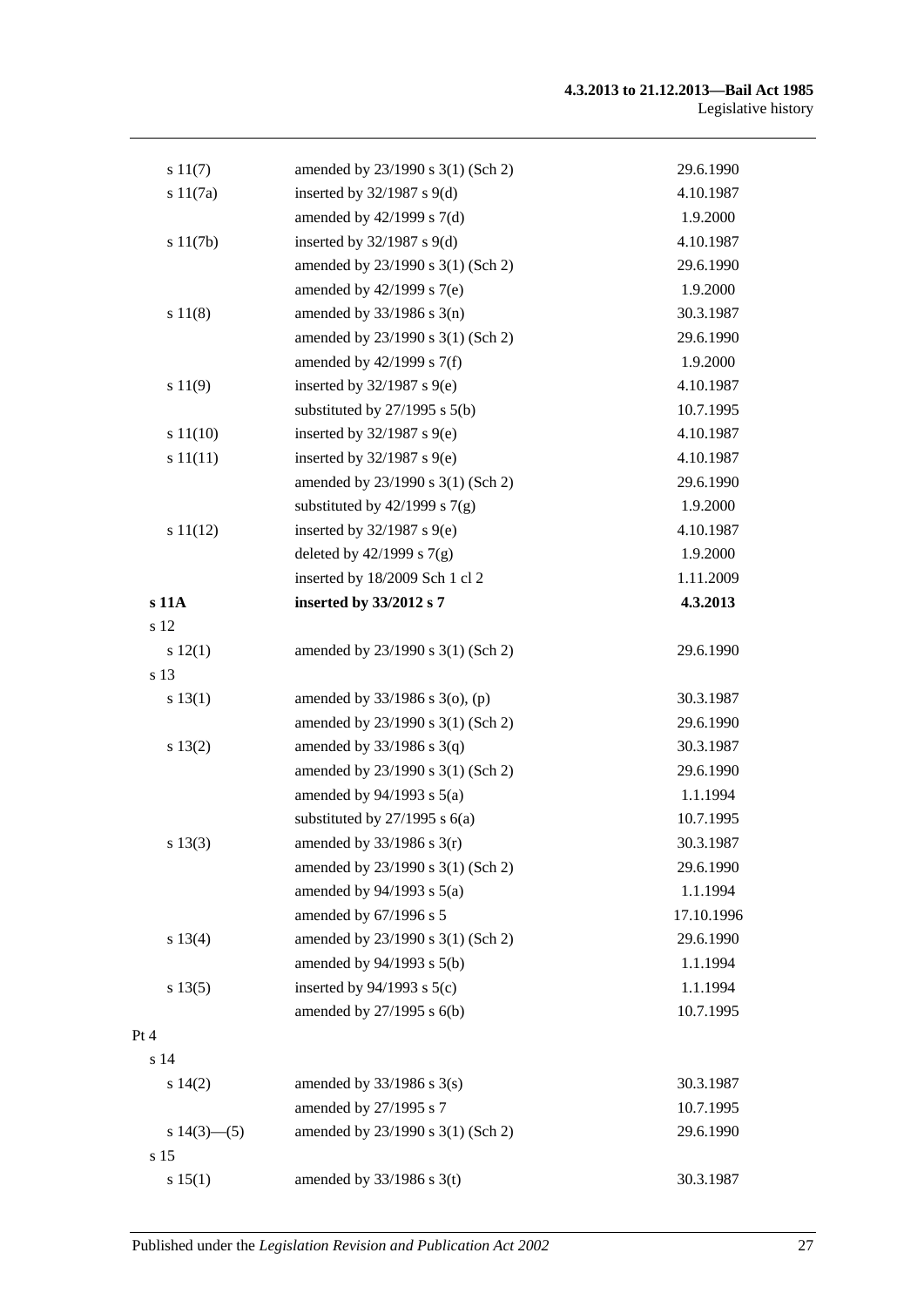|                     | amended by 23/1990 s 3(1) (Sch 2)   | 29.6.1990 |
|---------------------|-------------------------------------|-----------|
|                     | amended by $27/1995$ s $8(a)$ , (b) | 10.7.1995 |
| s 15(2)             | amended by $33/1986$ s 3(u), (v)    | 30.3.1987 |
|                     | amended by 23/1990 s 3(1) (Sch 2)   | 29.6.1990 |
|                     | amended by $27/1995$ s $8(c)$ —(e)  | 10.7.1995 |
| s 15(3)             | amended by $33/1986$ s 3(w), (x)    | 30.3.1987 |
|                     | amended by 23/1990 s 3(1) (Sch 2)   | 29.6.1990 |
|                     | amended by $27/1995$ s $8(f)$       | 10.7.1995 |
| $s$ 15 $A$          | inserted by 32/1987 s 10            | 4.10.1987 |
| s 15A(3)            | amended by 17/2006 s 46             | 4.9.2006  |
| s 16                | substituted by 32/1987 s 11         | 4.10.1987 |
| $Pt\,5$             |                                     |           |
| s 17                |                                     |           |
| 17(1)               | amended by 23/1990 s 3(1) (Sch 2)   | 29.6.1990 |
|                     | amended by $27/1995$ s $9(a)$       | 10.7.1995 |
|                     | amended by 42/1999 s 8              | 1.9.2000  |
| 17(2)               | amended by 23/1990 s 3(1) (Sch 2)   | 29.6.1990 |
|                     | substituted by $27/1995$ s $9(b)$   | 10.7.1995 |
| $s\ 17(3)$          | amended by 27/1995 s 9(c)           | 10.7.1995 |
| $s$ 17(3a)          | inserted by 32/1987 s 12            | 4.10.1987 |
|                     | deleted by $27/1995 s 9(d)$         | 10.7.1995 |
| s 17A               | inserted by 32/1987 s 13            | 4.10.1987 |
|                     | amended by 23/1990 s 3(1) (Sch 2)   | 29.6.1990 |
|                     | amended by 42/1999 s 9              | 1.9.2000  |
| s 18                |                                     |           |
| s $18(1)$ and $(2)$ | amended by 23/1990 s 3(1) (Sch 2)   | 29.6.1990 |
| s 18(3)             | inserted by 32/1987 s 14            | 4.10.1987 |
|                     | amended by 27/1995 s 10             | 10.7.1995 |
| s 19                |                                     |           |
| s 19(1)             | amended by 23/1990 s 3(1) (Sch 2)   | 29.6.1990 |
|                     | amended by 27/1995 s 11(a), (b)     | 10.7.1995 |
|                     | amended by 17/2006 s 47(1)          | 4.9.2006  |
| s 19(2)             | substituted by $32/1987$ s $15(a)$  | 4.10.1987 |
|                     | amended by 27/1995 s 11(c)          | 10.7.1995 |
| s 19(3)             | amended by 27/1995 s 11(d)          | 10.7.1995 |
|                     | amended by 17/2006 s 47(2)          | 4.9.2006  |
| s 19(3a)            | inserted by 32/1987 s 15(b)         | 4.10.1987 |
|                     | substituted by 62/1993 s 23         | 1.7.1993  |
|                     | amended by 27/1995 s 11(e)          | 10.7.1995 |
| s 19A               | inserted by 12/2012 s 13            | 17.6.2012 |
| s 20                | amended by $33/1986$ s $3(y)$       | 30.3.1987 |
|                     | substituted by 32/1987 s 16         | 4.10.1987 |

Pt 6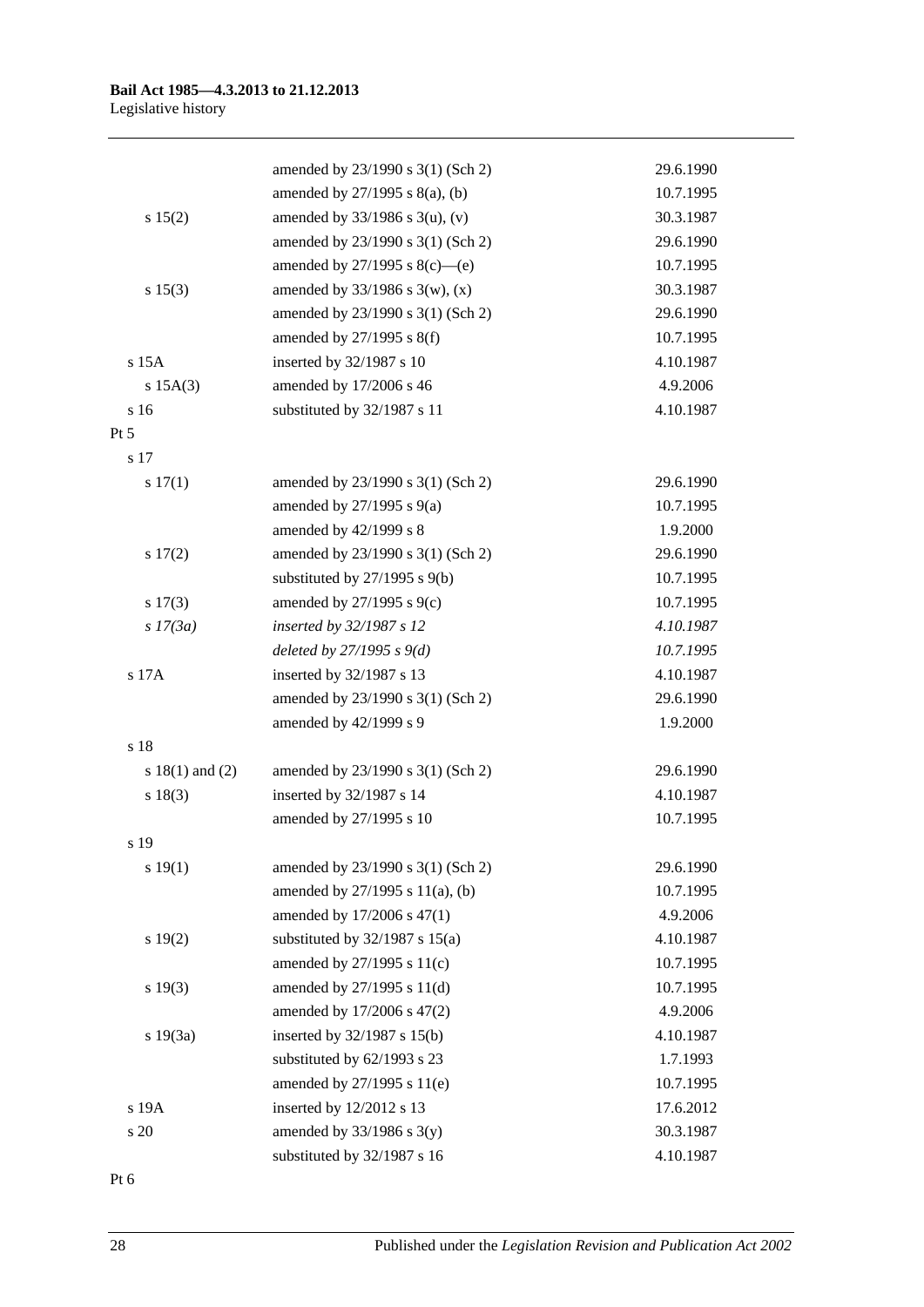| s 21               | amended by 23/1990 s 3(1) (Sch 2)              | 29.6.1990  |
|--------------------|------------------------------------------------|------------|
| s21A               | inserted by 32/1987 s 17                       | 4.10.1987  |
|                    | amended by 49/1991 Sch 2                       | 6.7.1992   |
| ss $21B$ and $21C$ | inserted by $49/2005$ s 5                      | 19.12.2005 |
| s <sub>22</sub>    | amended by $23/1990$ s $3(1)$ (Sch 2)          | 29.6.1990  |
|                    | amended by 42/1999 s 10                        | 1.9.2000   |
| s 23               |                                                |            |
| $s\,23(1)$         | s 23 redesignated as $s$ 23(1) by 32/1987 s 18 | 4.10.1987  |
|                    | substituted by $23/1990$ s $3(1)$ (Sch 2)      | 29.6.1990  |
|                    | substituted by 69/1991 s 18                    | 6.7.1992   |
| $s\,23(2)$         | inserted by $32/1987$ s 18                     | 4.10.1987  |
| s23A               | inserted by $12/2012$ s 14                     | 17.6.2012  |
| s24                | amended by $33/1986$ s $3(z)$                  | 30.3.1987  |
|                    | amended by $23/1990$ s $3(1)$ (Sch 2)          | 29.6.1990  |
|                    | substituted by $22/1994$ Sch cl $2(c)$         | 1.8.1994   |
|                    | amended by 85/2009 Sch 1 cl 4                  | 9.12.2011  |
|                    | amended by 12/2012 s 15                        | 17.6.2012  |
|                    |                                                |            |

## **Transitional etc provisions associated with Act or amendments**

## *Statutes Amendment (Intervention Programs and Sentencing Procedures) Act 2005, Sch 1*

### **1—Review of services included on intervention programs**

- (1) Either House of Parliament may, not before the first anniversary of the commencement of this Act, require the Ombudsman to carry out an investigation concerning the value and effectiveness of all services included on intervention programs (within the meaning of the *[Bail Act](http://www.legislation.sa.gov.au/index.aspx?action=legref&type=act&legtitle=Bail%20Act%201985) 1985* and the *[Criminal Law \(Sentencing\)](http://www.legislation.sa.gov.au/index.aspx?action=legref&type=act&legtitle=Criminal%20Law%20(Sentencing)%20Act%201988)  Act [1988](http://www.legislation.sa.gov.au/index.aspx?action=legref&type=act&legtitle=Criminal%20Law%20(Sentencing)%20Act%201988)*) in the 12 month period following that commencement (or another period specified by the House).
- (2) For the purposes of the investigation, the Ombudsman may exercise the same investigative powers as are conferred on the Ombudsman by the *[Ombudsman](http://www.legislation.sa.gov.au/index.aspx?action=legref&type=act&legtitle=Ombudsman%20Act%201972)  Act [1972](http://www.legislation.sa.gov.au/index.aspx?action=legref&type=act&legtitle=Ombudsman%20Act%201972)* in relation to an investigation duly initiated under that Act.
- (3) The Ombudsman must, after completing the investigation, submit a report on the outcome of the investigation to—
	- (a) if the investigation was required by the Legislative Council—the President of the Legislative Council; or
	- (b) if the investigation was required by the House of Assembly—the Speaker of the House of Assembly.
- (4) If the Ombudsman is required to carry out an investigation in accordance with this clause, the Attorney-General must ensure that the Ombudsman is provided with the resources the Ombudsman reasonably requires for the purposes of carrying out the investigation.